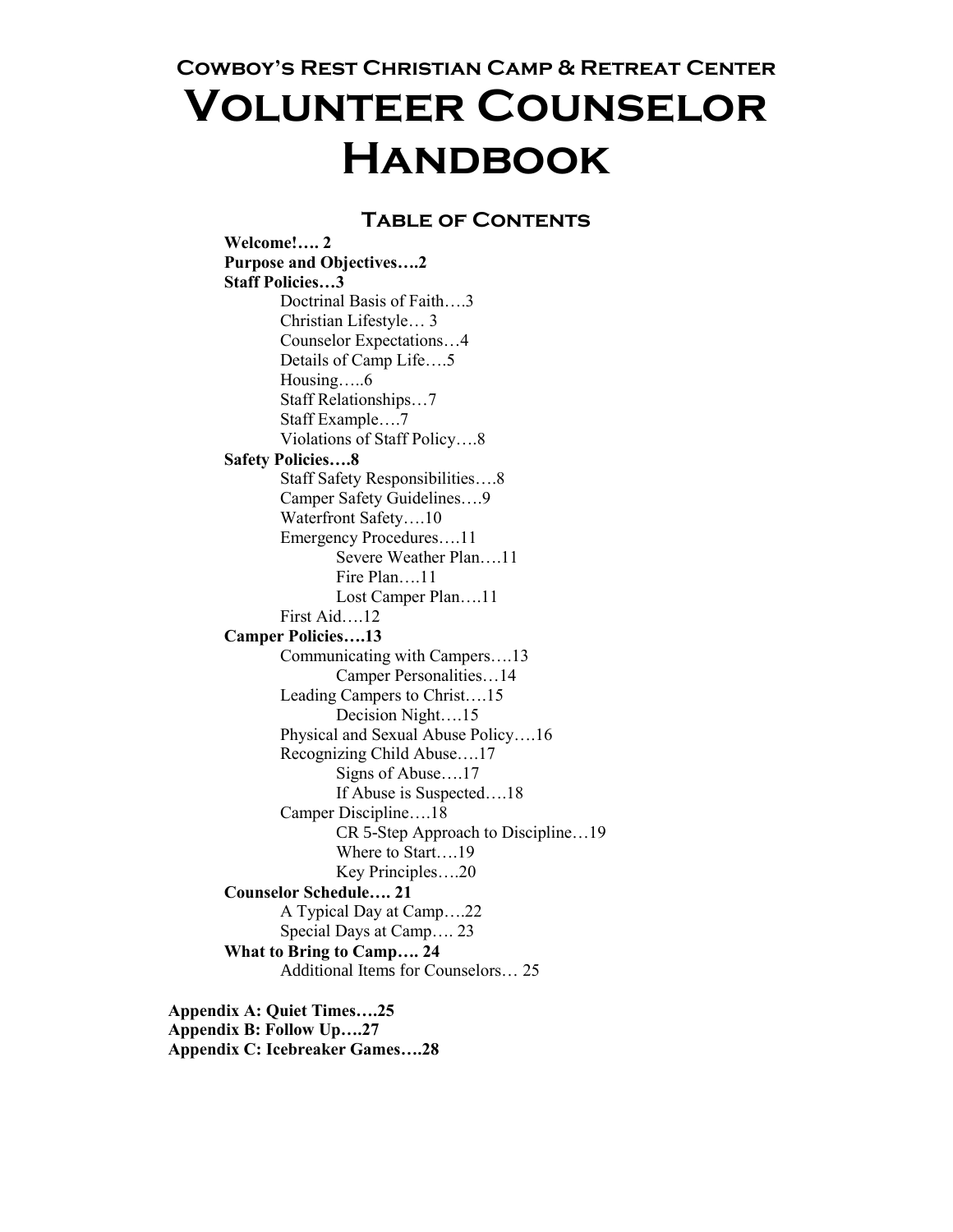## **Welcome to our Summer Staff!**

What do covered wagons, loud music, wading pools full of spaghetti, paintball welts, and loads of fun have in common? You can find them all at camp!

Also at camp you will find special people: leaders, listeners, teachers, friends. Camp Staff come in many shapes and sizes...

Some look like they know what they're doing. Some don't.

Some can carry a tune. Some can't.

Some of them can eat eight helpings of mashed potatoes in one sitting. Some can't.

But all of them must be able to do one thing: communicate God's love and truth to our campers.

*Excited*? We hope so!

*Nervous*? Probably.

As a volunteer counselor, you can expect to be challenged and stretched at camp. This handbook has been put together to help you to prepare for the adventures you will face. We realize there is a lot of material, and we don't expect you to memorize it. We do, however, ask that you read it over, jot down any questions, and bring them with you to camp.

Determine right now that what's ahead is a chance for you to discover new things about yourself, God, our campers, and your fellow Staff Members. Find joy in the knowledge that your Father has been planning for this time at camp and your growth here since before the foundation of the world.

It will take all of us working together humbly with the power of our Heavenly Father to see this summer a success. .May His blessing be with you as you serve Him and His children this summer!

**"Be joyful always; pray without ceasing; in everything give thanks, for this is God's will for you in Christ Jesus." I Thessalonians 5:16-18**

## **Purpose and Objectives**

**Our Purpose… to serve and honor our Father and allow Him to do His work in the lives of every individual with whom we come into contact.**

I Cor.10:31, Matt. 25:40, Matt. 10:38-42

## **Our Objectives…**

- 1. **to create an environment in which our campers can hear the voice of their Maker.**
- **2. to allow Christ to live His life in us in every situation -** modeling how He can be a part of every activity,
	- every day, whether that be during devotions and meetings, or recreation and meals.
		- a. in our relationships with one another I John 4:12, John 15:12
		- b. in good times
		- c. in difficult times
		- d. even the "little stuff"  $-$  I Cor. 10:31
- **3. to make disciples – both of campers and of staff** (Matt. 28:19-20)
	- a. helping our campers to grow
	- b. helping one another to grow
	- c. helping ourselves to grow

"My God will supply all your needs according to His riches in glory in Christ Jesus." Phil. 4:19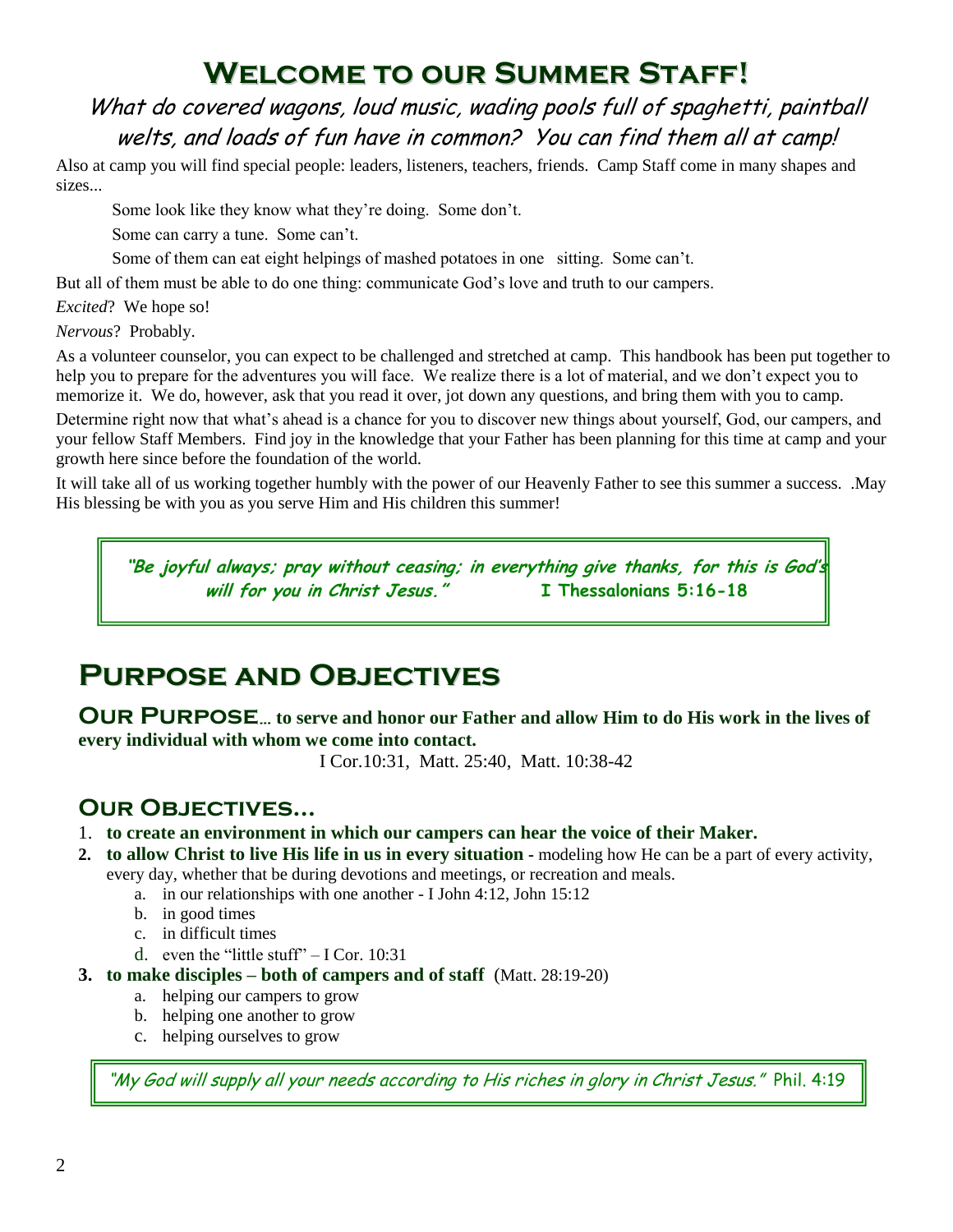## **Staff Policies**

When you applied for this position, your signature on the application indicated your willingness to comply with Cowboy's Rest's "Statement of Doctrine & Christian Lifestyle" which reads…

## **Doctrinal Basis of Faith**

**1.** We believe in the Bible, both the Old and New Testaments, as the only written self-revelation of God. We believe that the sixty-six books of Scripture are inspired by God and are therefore inerrant in the original manuscripts. We hold the Bible as having supreme and final authority in faith and life.

**2.** We believe in One God, eternally existing in three persons: Father, Son, and Holy Spirit.

**3.** We believe that Jesus Christ was begotten by the Holy Spirit and born of the Virgin Mary and is true God (100%) and true man (100%).

**4.** We believe that man was created in the image of God; that he sinned and thereby incurred, not only physical death, but also spiritual death, which is separation from God; and that all human beings are born with a sinful nature, and in the case of those who reach moral responsibility become sinners in thought, word, and deed.

**5.** We believe that the Lord Jesus Christ died for our sins according to the Scriptures, as a representative and substitutionary sacrifice; and that all who believe in Him are justified on the grounds of His shed blood.

**6.** We believe in the resurrection of the crucified body of our Lord, in His ascension to heaven, and in His present life as High Priest and Advocate for us.

**7.** We believe in "that blessed hope", the personal, premillennial and imminent return of our Lord and Savior, Jesus Christ.

**8.** We believe that all who receive by faith the Lord Jesus Christ are born again of the Holy Spirit and thereby become children of God.

**9.** We believe in the bodily resurrection of the just and unjust, the everlasting blessedness of the saved and the everlasting, conscious punishment of the lost.

**10.** We believe in the great commission which our Lord has given to His Church to evangelize the world, and that this evangelization is the great mission of the church.

Holding the Scriptures as our final authority, Cowboy's Rest believes in a biblical view of sexual purity prior to marriage, faithfulness within the context of marriage, and that marriage is defined as a union between one man and one woman.

## **Christian Lifestyle Within the Camp Community**

 Christian virtues that are expected to be exhibited by all members of the camp community include humility, honesty, a forgiving spirit, faith, hope and love. The Bible condemns such practices as greed, jealousy, pride, lust, bitterness, uncontrolled anger, prejudice, drunkenness, stealing, profanity, dishonesty, occult practices, illegal activities, sexual sins (including homosexual behavior) and cross-dressing. Camp community members are expected to abstain from such behaviors while exercising their freedoms responsibly within the framework of God's Word. This implies good stewardship of mind, body, time, abilities and funds.

## **Additional Expectations for Staff Members**

 The leadership of Cowboy's Rest has chosen to adopt additional rules for both paid and volunteer staff members in order to foster the desired atmosphere at camp. These rules require staff members to abstain from gambling, illegal drugs, tobacco, alcoholic beverages and pornography while on camp grounds. Modest dress is mandatory for all staff members at all times.

 Staff members are also expected to exercise wisdom in their entertainment choices while residing at the camp. Therefore, none of the following will be allowed without prior permission from the Director of Camps: movies rated 'R', 'NC-17', or unrated; television shows or video games rated 'MA'; or music labeled 'Explicit'.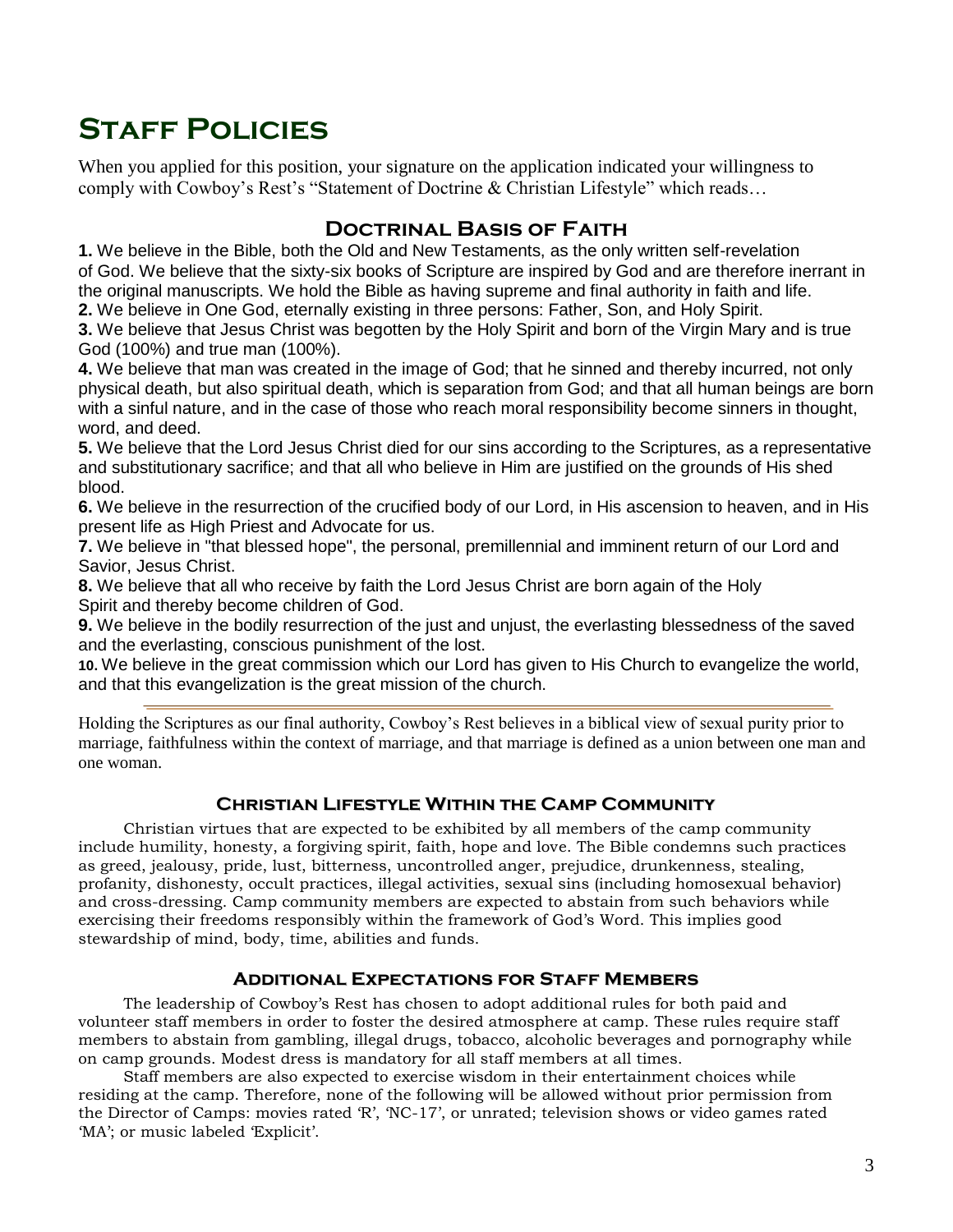Finally, bearing in mind the importance of the body of Christ to the Christian walk, all staff members are required to attend Sunday worship at a local church. (There are several Christian churches in the area from which to choose.)

 These rules embody foundational principles such as self-control, avoidance of harmful practices, and sensitivity to the heritage and practices of other Christians. While residing and working at Cowboy's Rest Christian Camp and Retreat Center, all staff members are accountable for adhering to these rules.

## **The policies below have been drafted to further explain the Statement of Responsibilities and avoid confusion. (Items in blue apply specifically to counselors and not other staff.) Counselor Expectations**

- 1. **Attend** morning counselor meetings, weekly staff de-briefings (if available), and any other called staff meetings.
- 2. **Attend** all events with campers unless expressly given time off during that event.
- 3. Be **punctual** for all meetings and activities.
- 4. **Communicate** with Camp Director or other supervisors (whether this is to report a problem, update them on a camper, or simply check in.)
- 5. Treat all tools, machinery, vehicles, and buildings properly, realizing that they belong to the Lord and we must be **good stewards of His property**. (This includes proper usage, reporting problems, maintenance, and putting tools away when finished with them.)
	- a. Maintenance request lists are located in the Pavilion and in the Lodge next to the phone.
	- b. When using camp vehicles for work, never block the path of campers or create a distraction for the campers. Always return work vehicles to their proper parking places.
	- *c. Counselors should not be using camp or personal vehicles when campers are present without permission of their supervisors.*
- 6. Exercise common sense in the areas of **personal health & safety**.
	- a. Wear shoes & sunblock: a tenderfooted, sunburnt staffer is less productive than one who is well.
	- b. Get the sleep your body needs. Use some time on the weekends to rest.
- 7. No Summer Staff member **may leave the grounds** while on duty unless specifically given permission by the Camp Director.
	- a. During time off, staff members must inform a Senior Staff member of where they are going and when they plan to return before leaving.
	- b. *During a week of camp, counselors should always remain on camp grounds, even during time off, in case a camper need arises.*
- 8. **Be a support** (not a hindrance) to one another.
	- a. Avoid gossip. (Prov. 20:19)
	- b. Resolve differences in a godly manner. (Matt. 18:15, Matt. 5:23-24, Gal. 6:1)
	- c. Do not let the flesh (or your hormones!) interfere with God's working.
- 9. **Submit** to the authority of the Camp Director (even if you feel you have a better way).
- 10. **Obey** all camp rules. Remember that you are the strongest example your campers will see all week.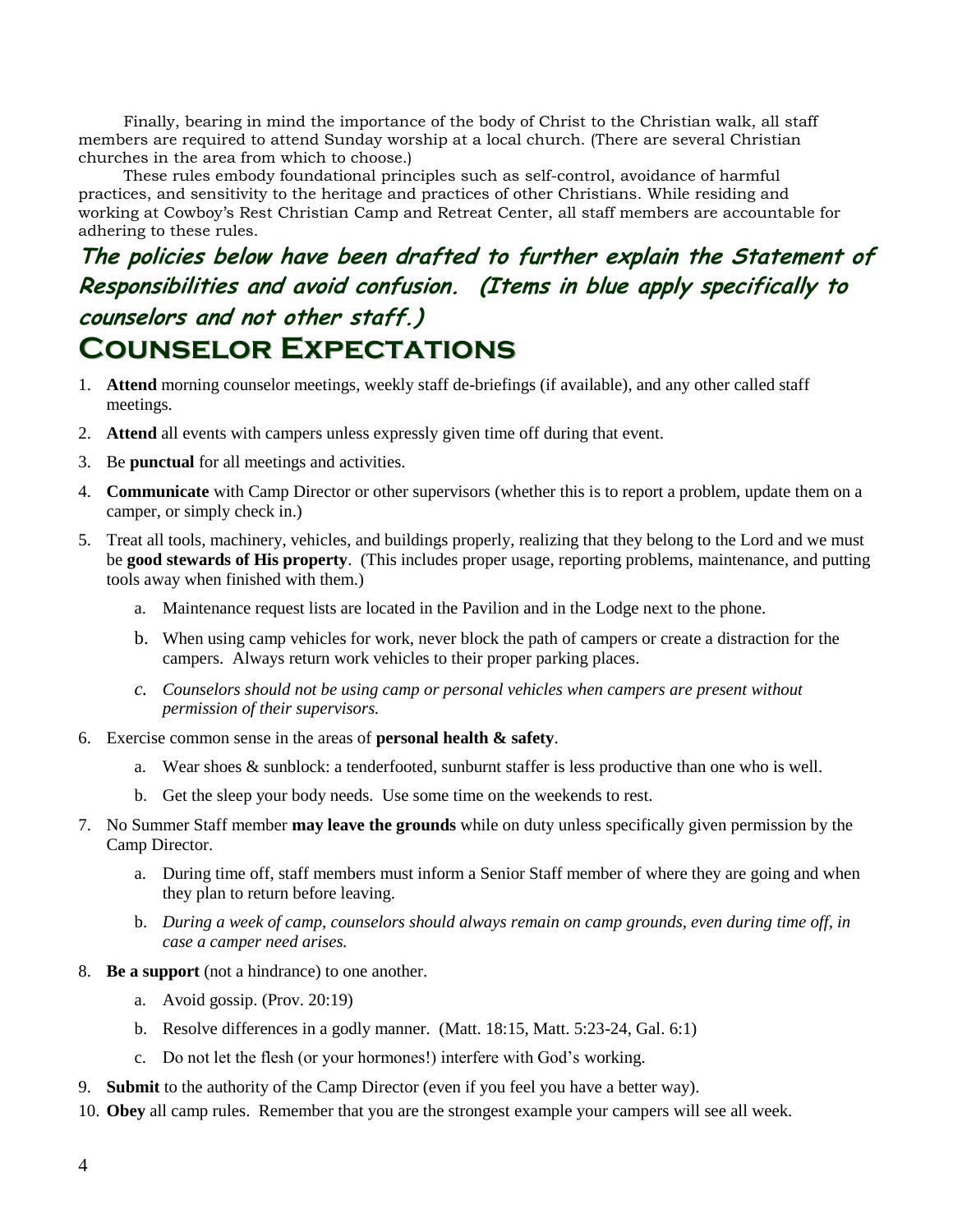- 11. **Remember** that the body has different parts, but all are equally important. Your job is vital to the success of this camp… and so is everyone else's.
- 12. **Pranks** because pranks always escalate and cause harm to persons and property, pranks carried out by campers or staff will not be tolerated

"And we urge you, brethren, admonish the unruly, encourage the fainthearted, help<br>the weak, be patient with everyone." I Thessalonians 5:14 the weak, be patient with everyone."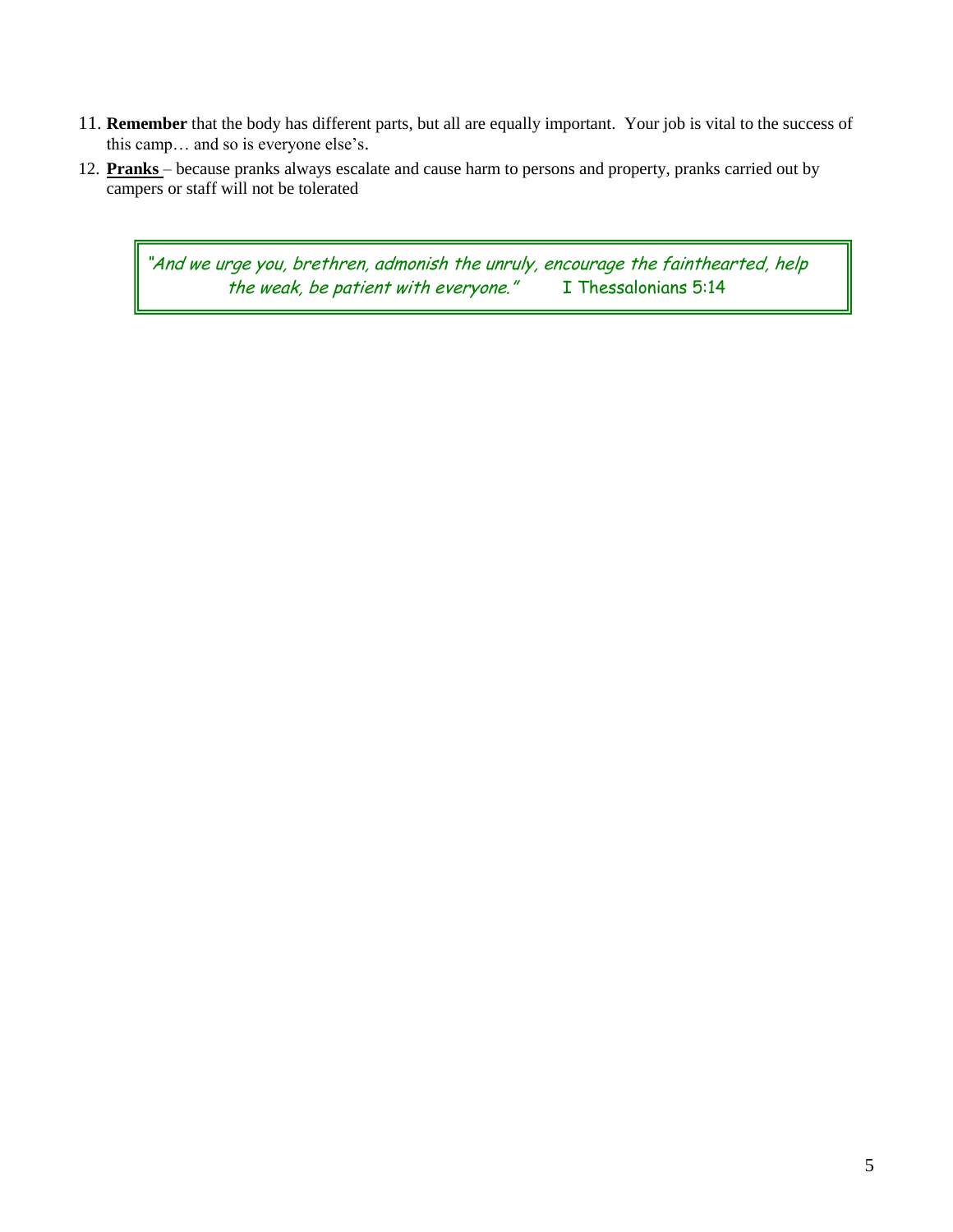## **Details of Camp Life**

- 13. **Guests:** counselors are asked not to have guests while counseling, since their focus is to be the campers at all times.
- 14. **Mail** letters can be mailed at Camp Office. All in-coming mail will be brought to the office and distributed by the Program Director.
	- a. You may have your family send you letters and small packages. (The postal service cannot deliver large packages to our box, and UPS or FedEx will not travel to the camp.)
- 15. **Phone**: our former cellular phone is no longer available. However, there will be cell service available in the Lodge and staff housing areas as well as a short distance down the road from camp.
	- a. Staff members are permitted to bring their own cellular phones. However, phones must remain in staff housing and can only be used during "off" times.
	- b. Phones must be turned off when not in use. (We have limited service, and phones left on obstruct service for necessary camp office business calls.)
	- c. If you are not able to bring your own phone and someone needs to contact you, they can call (775) 934- 9806, and the office staff will relay the message.
	- d. Counselors should not be using their phones during a week of camp… keep your focus on the campers.
- 16. **Computer Use** counselors are asked not to use personal or Cowboy's Rest computers during a week of camp so that their focus can remain on the campers.
- 17. **Parking** Staffers are to park their private vehicles only in the areas designated by the Camp Director.
- 18. **Lost and Found items** must be turned in to the Pavilion.
- 19. Our **electrical power** is provided by diesel generators and can only handle a certain amount of draw. Please turn off all heaters, fans, lights, and other powered items when they are not in use.
	- a. Generators may be turned off after "Lights Out".
- **20. Personal Possessions:**
	- a. Your personal possessions belong in your cabin. Do not leave items such as Bibles, mugs, jackets, etc. in other camp areas (such as the Lodge or Pavilion). They will be taken to the Lost & Found.
	- b. Please do not leave toiletries, towels, or other items in the bathhouses. They will be thrown away or put in the Lost & Found by our cleaning staff.
- 21. **Laundry** we have limited laundry facilities and a tight laundry schedule for our permanent staff. Do not plan on being able to use the laundry machines during your stay.
	- a. if you or a camper has an emergency need to wash some clothes or a sleeping bag, please talk to your Lead Counselor.
- 22. **Food** no food should ever be taken from the Kitchen without the permission of the Senior Staff.
	- a. Counselors should not store food in cabins because of mice.
		- i. besides, our kitchen staff works hard to produce 3 great meals a day; we don't want to spoil any appetites!
		- ii. a small supply of gum or wrapped candy for rewards should do
- 23. **Lights Out** is for the campers' benefit (as well as your own!). Camp is much more fun when campers and staff are well-rested and have good attitudes.
	- a. a senior staff member will check housing at lights out time to ensure everyone is in bed
	- b. Counselors must remain in their cabins with their campers after lights out.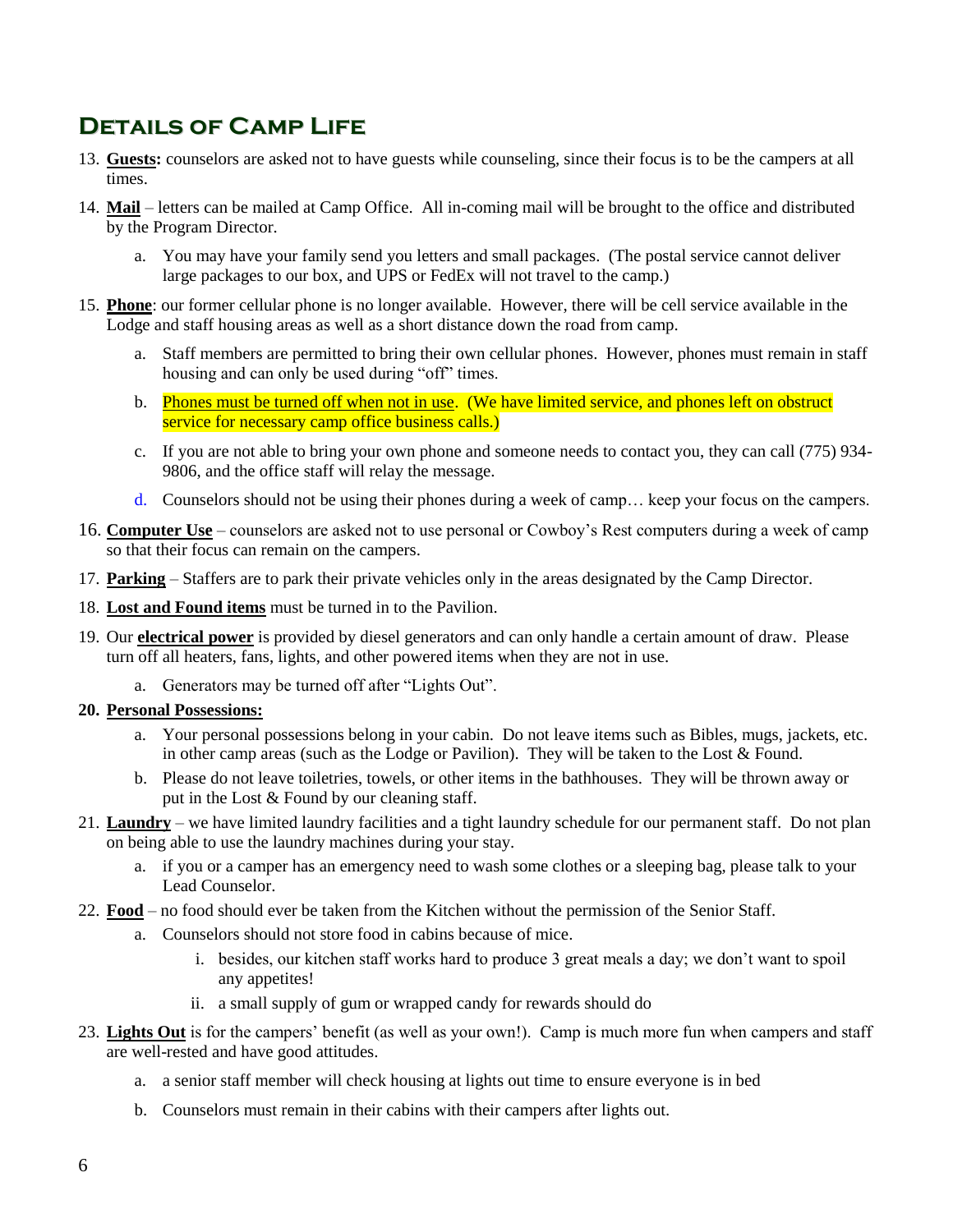- c. Do not allow campers to leave the cabin after lights out except in the case of an emergency. (With younger campers, you may need to escort them to the bathroom at night.)
- d. It is best not to allow talking after lights out. (You may decide to give the campers permission to whisper.)

…prove yourselves to be blameless and innocent, children of God above reproach in the midst of <sup>a</sup> crooked and perverse generation, among whom you appear as lights in the world Philippians 2:15

## **Housing**

## 24. **Gender Boundaries** –

- a. staff members are *never* to enter the sleeping quarters of the opposite sex
- 25. **Permanent Staff Housing**: Counselors should not be visiting staff housing during a week of camp.
- 26. Your **cabin** is your home: **Keep It Clean!**
	- a. **Daily Inspections** will be carried out by the rec staff to award points for cabin cleanliness. They will be looking for…
		- i. clothing and other items picked up and put away
		- ii. beds made or straightened
		- iii. floors swept
		- iv. no trash in our around cabin
		- v. Bonus: it never hurts to show them that your group is paying attention to the lessons: post Bible verses or decorate according to a teaching or our theme
	- b. **End-of-Camp Inspection** will be performed by the Camp Director. He will be looking for…
		- i. all camper items packed and removed from cabins
		- ii. counselor items neatly tidied up and stowed (or packed away if this is your last week)
		- iii. all trash thrown away (check under the mattresses!)
		- iv. all floors swept and free of mud
		- v. Staff will not be dismissed for the weekend until their housing area has passed inspection.
	- c. Staff is permitted to purchase their own food to have here at camp, however, food must be stored in secure areas to avoid attracting mice.
	- d. Staff living in the Guest House may utilize the kitchen.
	- e. Staff living in the Lodge may store small amounts of food (labeled) in the Leftover Fridge, and utilize the kitchen.
		- i. this privilege may be revoked if the kitchen is not immediately cleaned up after use.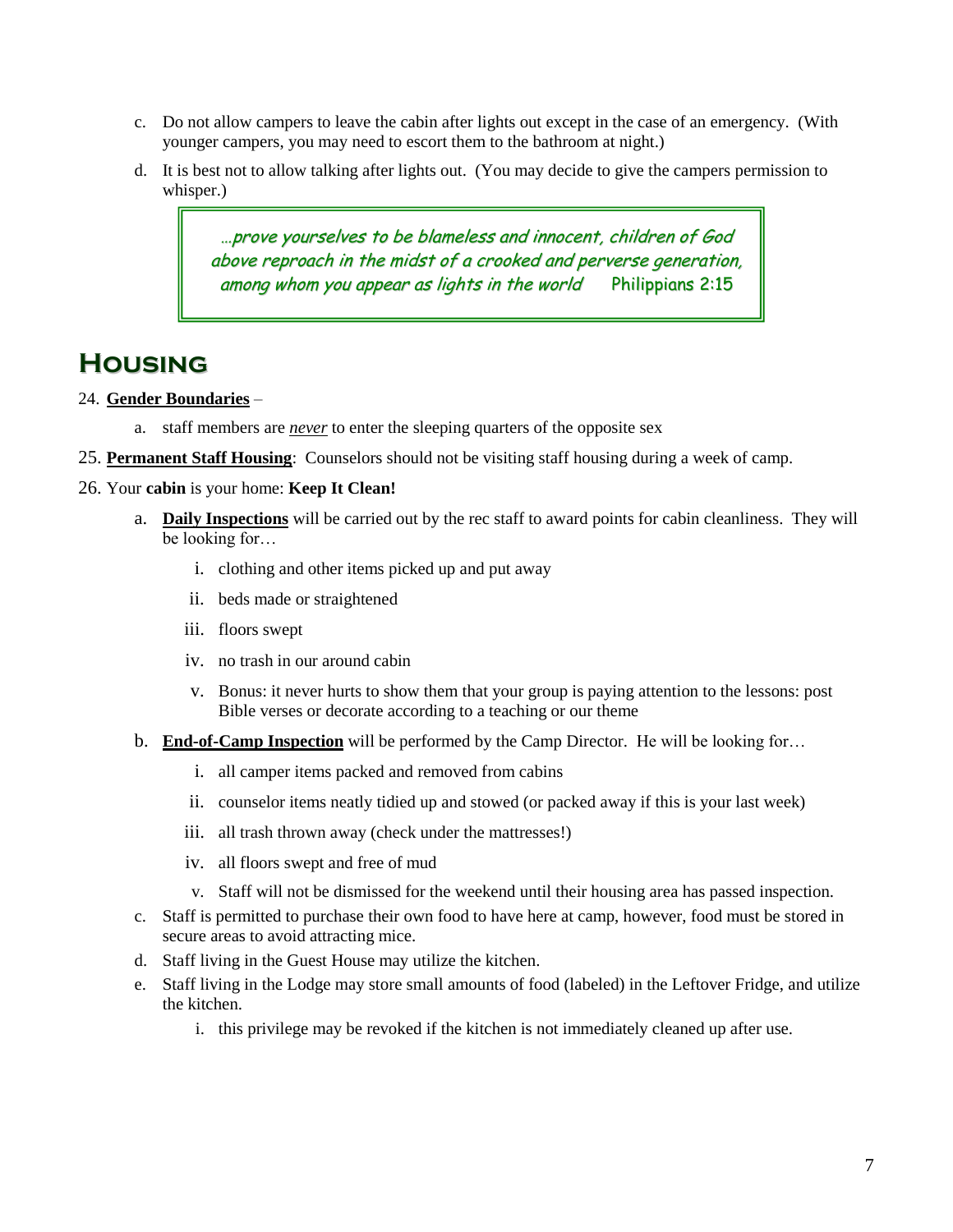## **Staff Relationships**

## 27. **Dating**…

- a. There will be no dating or romantic relationships between Summer Staff and Campers.
- b. Any dating relationships between Summer Staff members must be limited to off times and always carried out discreetly.
- c. Displays of affection between unmarried staff couples are not permitted when campers are present.
- d. For the protection of the reputations of staff couples who have dating relationships during camp, there will be accountability given by the Senior Staff to those who are dating. This accountability should be expected and accepted (and even encouraged) by those who are dating.
- e. All staff couples must abide by the Gender Boundaries as outlined in the "Staff Housing" section.
- 28. While we encourage staff to build friendships with our younger campers, we ask you to exercise caution when campers are close to your age. To avoid questionable situations, do not eat with or fraternize closely with campers of the opposite sex when they are near your age.

Let no unwholesome word proceed from your mouth, but only such a word as is good for edification according to the need of the moment, so that it will give grace to those who hear. Ephesians 4:29

## **Staff Example**

- 29. **Language** while we consider our staff members to be adults and their choice of language to rest between themselves and the Lord, we also have to consider the sensibilities of our young campers. We also ask you to consider the consciences of your fellow staff members. Therefore, we ask that staff members abstain from any kind of profane or questionable speech during the course of the summer. (Eph. 4:29)
- 30. **Music**…
	- a. Music played for the campers must be Christian music or music without lyrics, and edifying in nature. Any secular music must be approved by the Program Director or Camp Director before it is played.
	- b. Music played in staff quarters must be played at a volume level that is not heard by campers. Also, please consider the conscience of your Christian brother or sister when choosing your music.
	- c. We are seeking to promote an environment for our campers free of the distractions provided by technology. Therefore, we ask that Counselors do not have any electronics (games, stereos, iPods, cell phones, laptops, etc.) in their cabins.
		- i. Counselors are welcome to store these items in support staff areas during the week.
- 31. **Dress Code**: Staff members are asked to show moderation and modesty at all times no matter what the prevailing fashions may be. Immodest clothing draws attention to the body and detracts from the ministry. No see-through clothing is to be worn.
	- a. Bathing Suits: one piece and not revealing.
	- b. Girl's Tops: no spaghetti straps or tube tops, unless with a blouse. No low-cut tops. Bras must be worn. No low-cut armholes.
	- c. Shorts: modest length (fingertip length is advisable)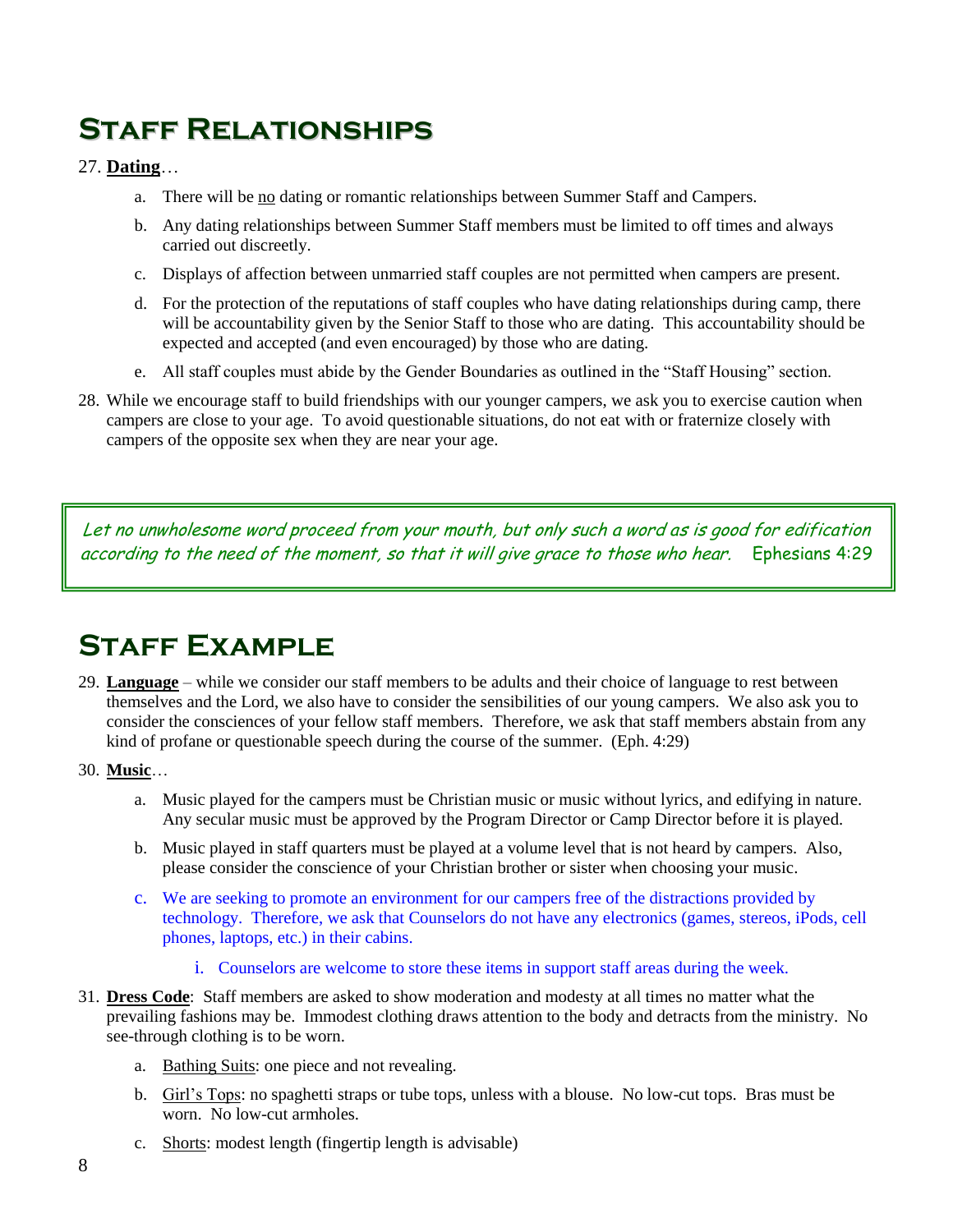- d. Guys: shirts should be worn at all times except when swimming; pants at waist level (no boxers on display)
- e. Shoes: must be worn at all times except when swimming to protect feet.

Therefore be careful how you walk, not as unwise men but as wise, making the most of your time, because the days are evil. Ephesians 5:15-16

## **Violations of Staff Policy**

Any violations of staff policy will be reported directly to the Camp Director. He will meet with involved parties and witnesses, if necessary, and determine the proper course of action.

## **Safety Policies**

*Safety is of primary importance at Cowboy's Rest. Unsafe behavior or injuries to our campers can jeopardize our entire ministry. Every staff member must see it as part of his responsibility to insure the safety of our campers. We realize that we cannot completely eliminate risks, but the following guidelines can help us to minimize them.*

## **Staff Safety Responsibilities**

- 1. All ground and recreation areas will be kept **free of holes and debris** that could cause injury.
- 2. All **buildings** will be kept free of loose fittings, debris, and other items causing injury.
- 3. Grounds will be inspected regularly by the Camp Director to insure safety and eliminate hazards.
- 4. All **cleaning agents** and other toxic or flammable substances will be stored in areas not accessible to campers.
- 5. **Fire extinguishers** will be charged and ready for use. Staff must be informed about how and when to use them.
- 6. Proper **safety equipment** will be worn when using powered equipment, and proper safety training will be given.
- 7. Furnace rooms and electric heaters must be kept **free of clothes and other debris.**

*Do your part! If you see a safety hazard, fix it, or notify someone who can! If you are not sure how to safely store or operate an item – ask!*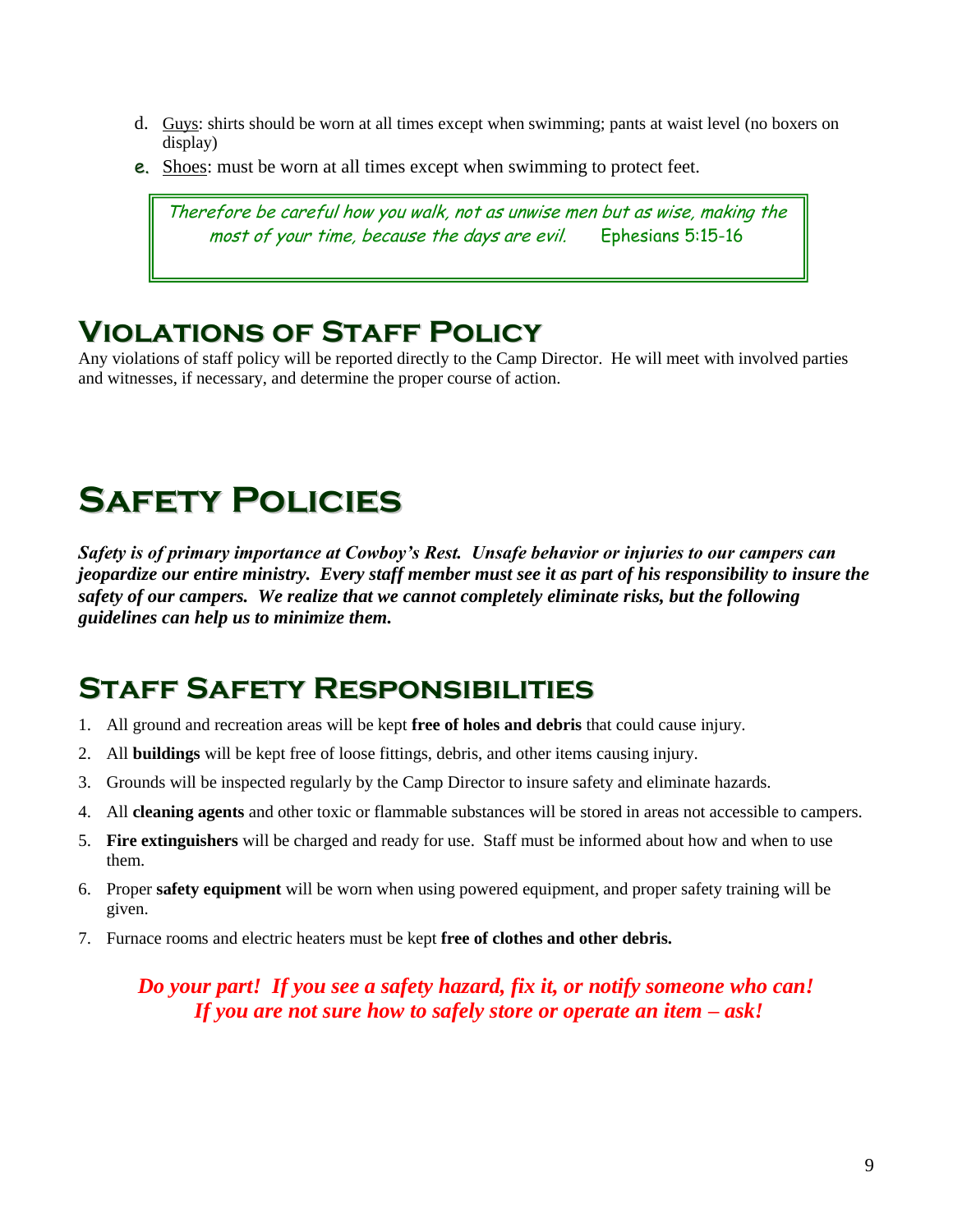## **Camper Safety Guidelines**

- 1. Campers must be **supervised** at all times.
	- a. they must attend all scheduled events
	- b. No boys in the girls' living areas and vice versa. A male and female camper must not go off alone together.
- 2. Campers must **remain on the camp property** at all times.
	- a. **Boundaries** are: the main gate, the generator barn, the far side of the reservoir, the wagons, and the guest house.
	- b. Campers may be taken out of these boundaries during the day for scheduled activities, but they must not leave on their own.

### **3. Be Organized**

- a. Unsafe behavior is most likely to occur during "holes" in the program. If you are responsible for an element of the program, make sure you are prepared, have your materials ready, and that you start on time.
- 4. **Be Proactive -** If you see campers with nothing to do, take charge.
	- a. give directions: tell the campers where they are supposed to be and what they should be doing (escort them there if necessary)
	- b. find their counselors: especially with younger children, a counselor should be with the campers at all times.
	- c. for older campers during free time: suggest constructive activities they can engage in or (if you are off duty) engage them in conversation, a walk, a game, or another activity
- 5. **Enforce the rules**… they are there for the campers' protection. Lack of strict enforcement or inconsistent enforcement is deemed evidence of negligence in the event of a lawsuit.
- 6. **Communicate** the Camp Director should immediately be made aware if…
	- a. a camper is consistently engaging in unsafe behavior
	- b. a staff member is acting unsafely and providing a poor example to campers (and refuses to listen when you approach him or her)
	- c. a camper is in possession of fireworks, firearms, alcohol, tobacco, other drugs or dangerous substances
- 7. Campers must **wear shoes** and should be encouraged to wear hats and sunblock

## *This means that safety may sometimes need to come before convenience, fun, or your popularity with the campers.*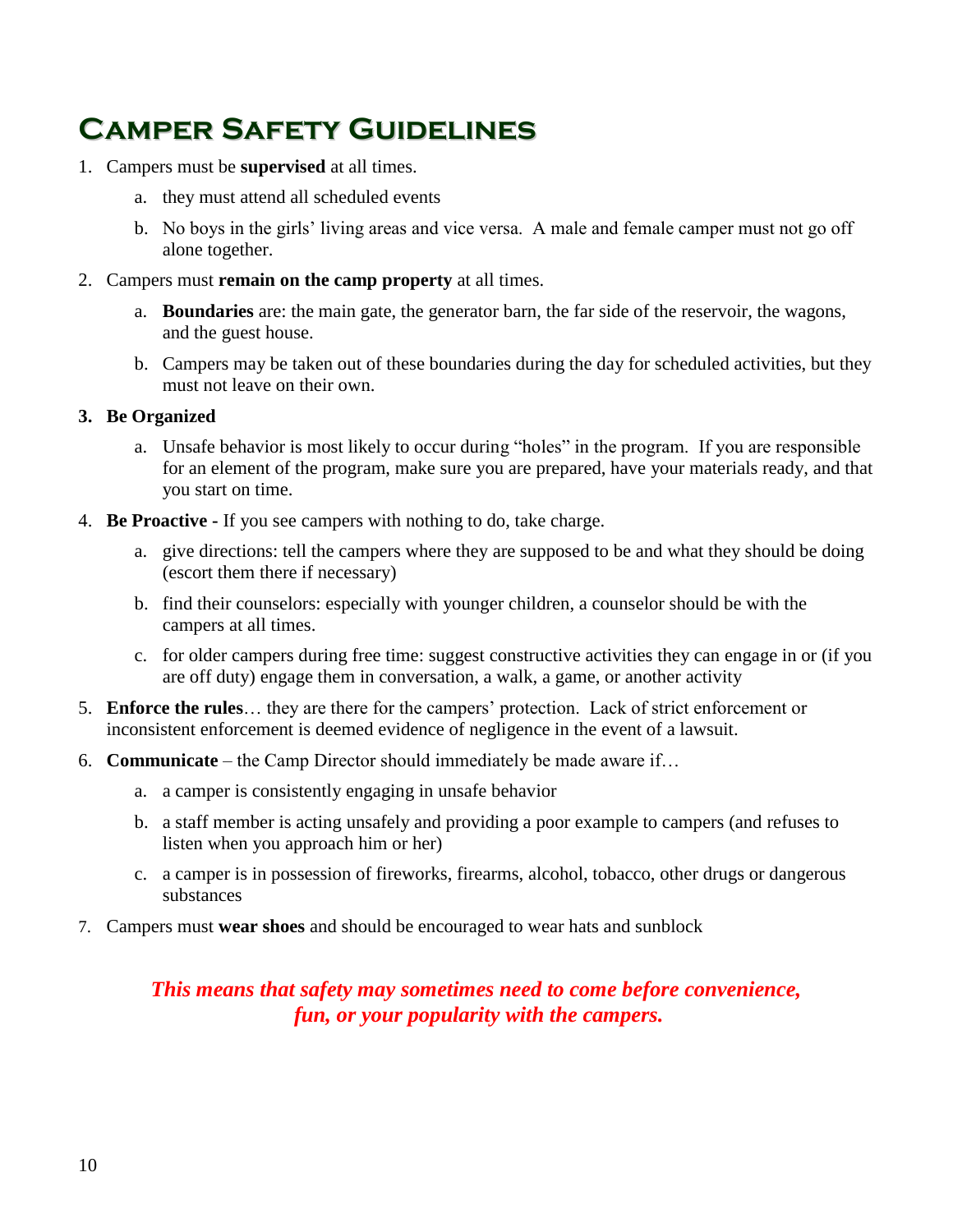## **Waterfront Safety**

*All staff is expected to comply with all of the following rules whenever we are hosting campers and to consistently remind and apply the rules to the campers. During free weekends, the rules will be relaxed (with some exceptions shown in italics below), but all staff are still required to use caution and good sense in the interest of their own safety and that of the equipment. In addition, staff members are asked to put away any waterfront equipment they use during free weekends.*

## **Waterfront Rules**

- Swim only when a lifeguard is on duty
- Canoe only when a lifeguard is on duty
- Obey lifeguard Instructions
- Swim only in the designated swimming area
- Canoes must not cross the swimming area lines
- No diving
- If not wearing a green armband, a life jacket must be worn at all times in the water
- Life jackets must be worn by all campers who go canoeing or inner tubing
- Campers canoeing may not exit the canoe except at the island or the beach area where the canoes are kept
- Do not swim under any floating structures
- *Do not sit or hang on lifelines*
- Do not climb on lifeguard stands or towers

## **Floating Island Rules**

- Do not jump on the floating Island
- Do not flip or jump off the floating Island
- Do not swim under the floating Island
- Swimmers without a green armband must keep their lifejacket fastened properly while on the floating island

## **Iceberg Rules**

- All swimmers must wear a lifejacket when on the Iceberg
- *Denim and jewelry including watches must not be worn on the iceberg*
- *Only 3 campers may be on top, one on each level, at a time*
- Do not climb underneath another climber
- Do not climb DOWN
- When sliding, look below before you go
- Only slide on your bottom, feet first
- *Do not slide near ropes*
- Do not swim under the iceberg
- *Do not hang or climb on the support ropes*
- Do not jump off from any point.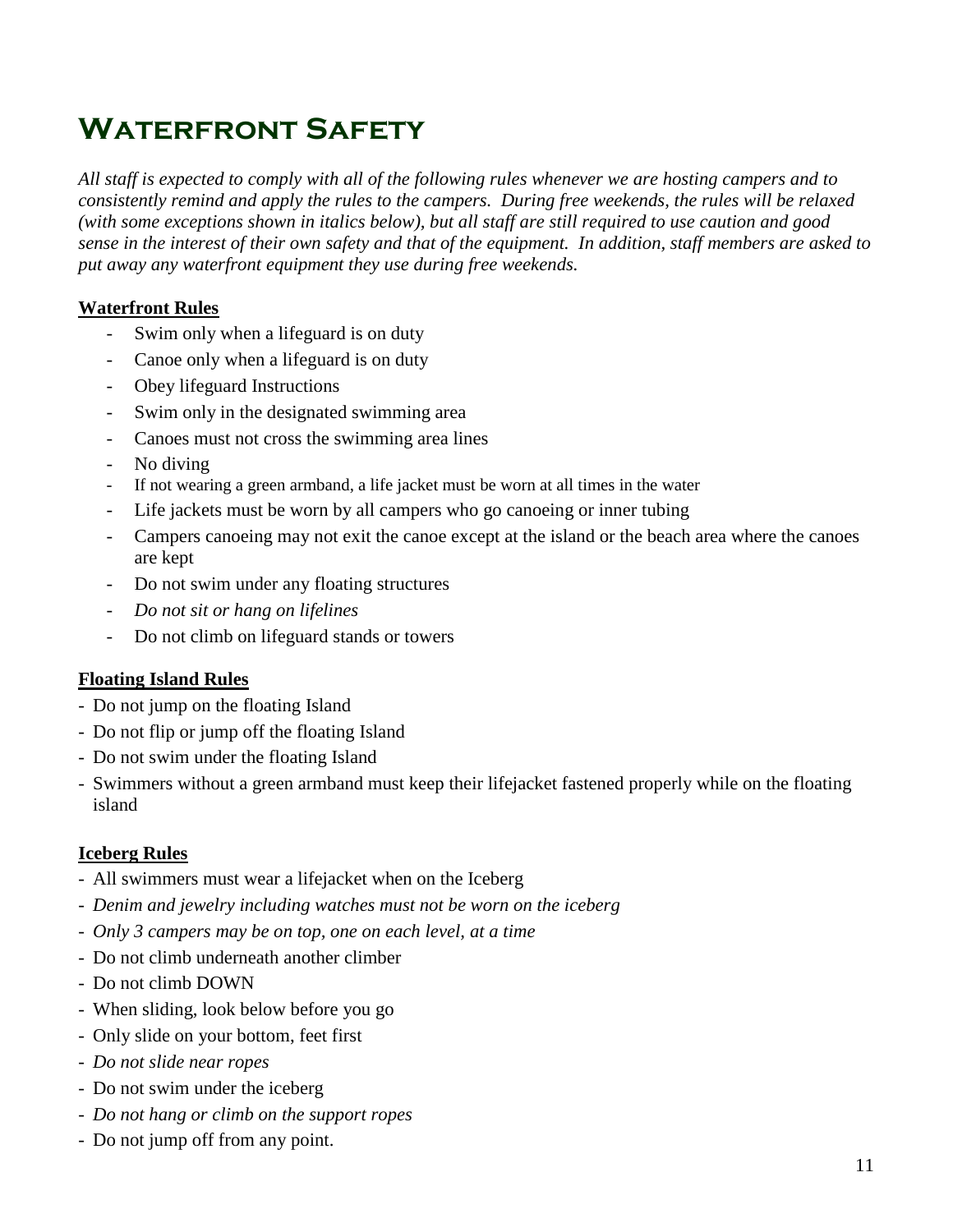## **Emergency Procedures**

## **Severe Weather Plan**

- 1. The waterfront will be cleared in the following cases…
	- a. lightning strike within 5 miles of camp
	- b. extreme wind (that threatens canoes or floating play structures)
	- c. extreme hail or rain (that obstructs visibility)
- 2. If the weather warrants, activities will be discontinued, and campers will be gathered to the Pavilion, where they may remain or be dismissed to their cabins.
- 3. If campers are a long distance from camp during an electrical storm, they should be made to lie in a ditch in an open area.

## **Fire Plan**

Wildfires are common in Nevada during the summers. Typically, they are started by lightning strikes. So, if an electrical storm has recently occurred, keep your eyes open for distant plumes of smoke and report them to at Senior Staff member if seen.

### *If a fire starts on or near the camp area…*

- 1. Immediately inform a staff member with a radio so that the Camp Director can be notified.
- 2. No attempt should be made to put out the fire unless judgment to do so is unquestionable and presents no possible danger to the staff member.
- 3. Campers should NEVER be involved in fighting fires.
- 4. Lead your campers far enough away from the fire to ensure their safety.
- 5. If you hear the fire signal sound, this is the cue to evacuate campers to the far side of the reservoir from the fire.
	- a. Non-counseling staff should assist the counselors in moving, calming, and keeping track of the campers.
	- b. Instruct campers to walk in a quiet, orderly manner.
	- c. Do not run unless absolutely necessary.
- 6. Await further instructions from the Camp Director or a Senior Staff Member.

## *Remember that the first concern is lives, not property!*

## **Lost Camper Plan**

In general, the day-to-day schedule and planned activities will go far in insuring that all campers are accounted for and are safe. However, there are times when it is possible for campers to become lost or separated from the group.

**Prevention** – Counselors are responsible to see that all of their campers attend each event. (Take a head count at the beginning of each meal and meeting and especially at the conclusion of any nighttime activities.) Noncounseling staff should always be aware of campers' whereabouts and activities. When leading activities, you are responsible to insure that all the campers in your charge remain in the area where the activity is being conducted. Any camper who seems to be sneaking off alone should be questioned.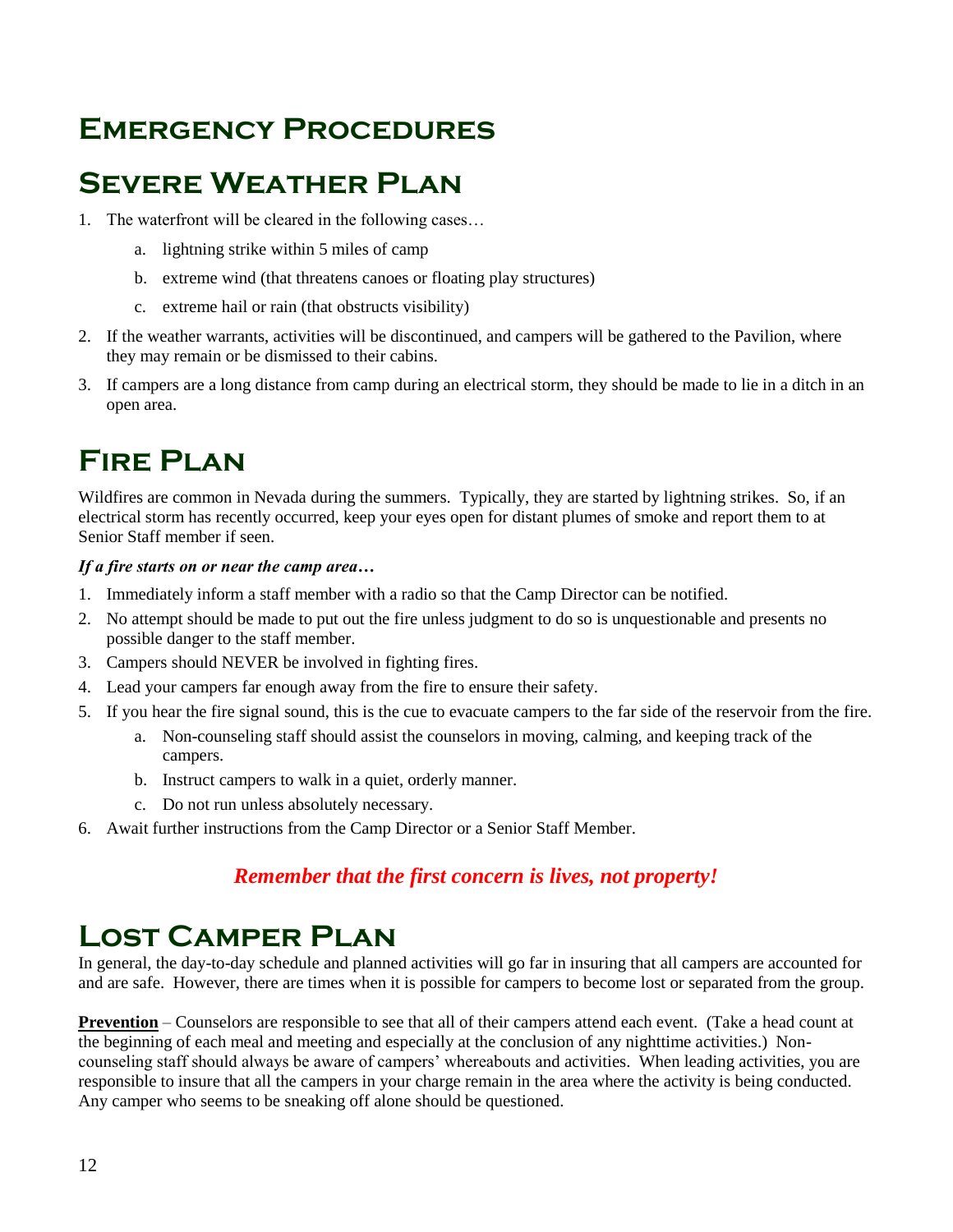#### **If a camper becomes lost…**

- 1. The Camp Director should be notified immediately. (Anyone with a radio should be able to contact him.)
- 2. The Director will direct inquiry as needed to ascertain whereabouts of the individual(s). If they cannot be located within a reasonable time, a search will be dispatched.
- 3. Search teams will consist of two adult staff members each. The search will be organized by the Director.
- 4. Should the search prove fruitless, local authorities will be contacted. As soon as the Director is certain that the camper is lost, the parents will be notified.
- 5. During this time, counselors will be responsible for their campers.

Notification of the remaining campers will be made only as deemed necessary by the Director. At that time, each counselor is asked to organize his or her camp for prayer.

## **First Aid**

### *In all emergency situations…*

- **1. Stay calm.**
- 2. **Survey the Scene**. Be clear and ready to report on the details.
- 3. **Notify the Medical Staff** or Camp Director.
	- a. do not leave an injured camper alone. Send another person if necessary.
	- b. seek out someone with a radio
	- c. assure the camper that help is on the way
		- i. do not tell the camper what the medical staff will do for him (you don't know for sure)
- 4. **Crowd Control** (once medical staff arrive, this may be your primary role)
	- a. ensure the safety of the other campers
	- b. keep people calm
		- i. pray with them
	- c. obey all medical staff instructions
- **5.** Under most situations, **DO NOT MOVE THE PERSON.**
- 6. **Special Situations**
	- a. Shock have the person lie down or remain lying down; elevate feet and keep warm
	- b. Heavy Bleeding apply direct pressure; elevate wound above heart
	- c. Burns if minor, cool with water
	- d. Snake Bite keep person calm; get help fast; identify snake if possible
	- e. Poisoning keep person calm; get help fast; identify source of poisoining
	- f. Fractures do not move; immobilize or support if needed
	- g. Diabetes get help fast
	- h. Seizures remove hazards; do not restrain; position on side
	- i. Hyperventilation start a conversation
	- j. Fainting cushion fall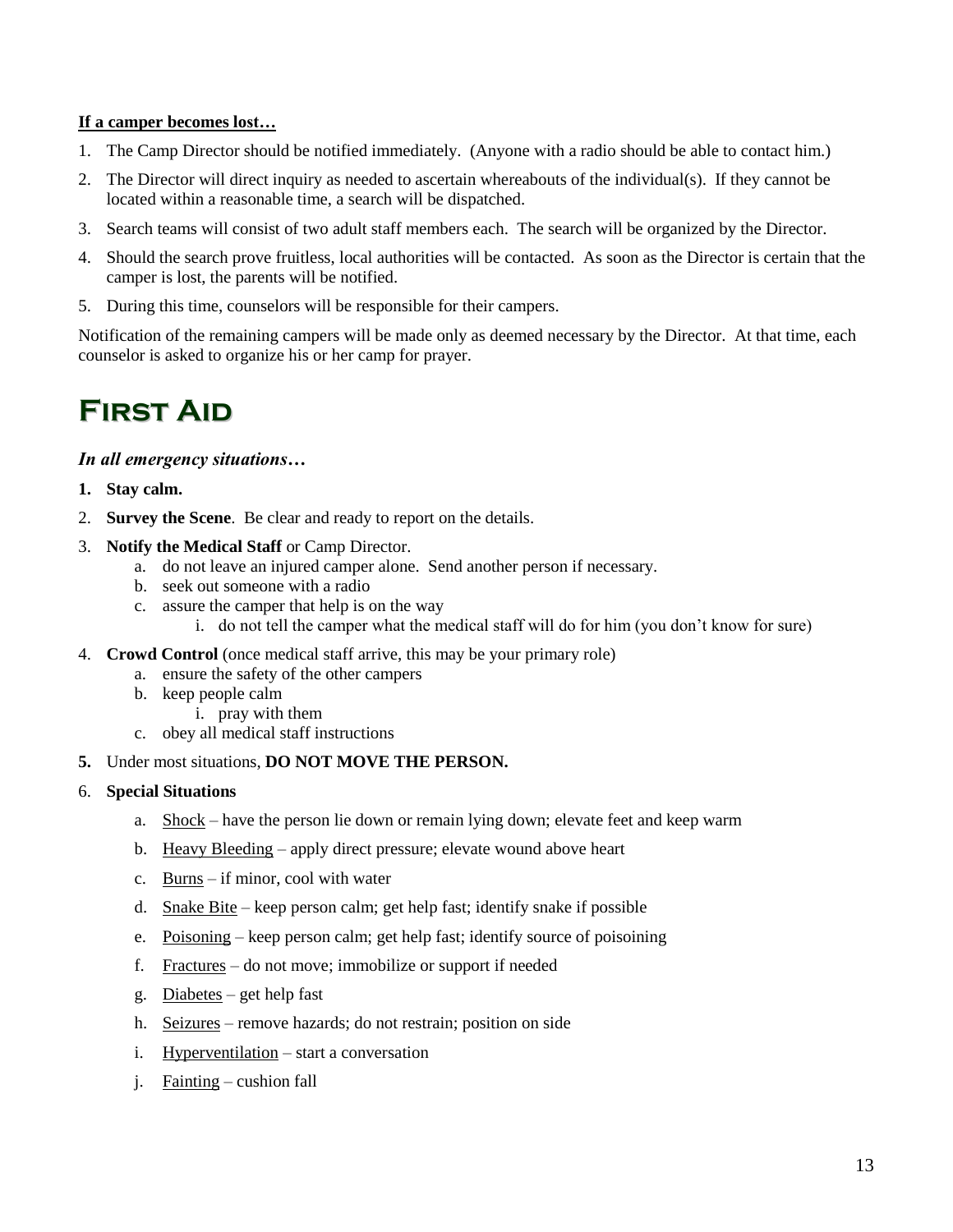## **Camper Policies**

He who receives a prophet in the name of a prophet shall receive a prophet's reward; and he who receives a righteous man in the name of a righteous man shall receive a righteous man's reward. And whoever in the name of a disciple gives to one of these little ones even a cup of cold water to drink, truly  $I$  say to you, he shall not lose his reward. Matthew 10:41-42

Our primary purpose at Cowboy's Rest is to serve the Lord… *by serving the campers He brings our way.* You are here for our campers.

We cannot overemphasize the importance of always maintaining a loving and godly rapport with our campers. Even if your job does not require you to frequently interact with campers, we ask that you take the time to get to know them, build relationships, and share God's love with them. Sit by them at meals. Spend some of your freetime with them. Be available: it may be that God plans to use you to bring a precious soul to salvation.

## **Communicating with Campers**

## **1. Get to know them.**

- a. Start with small talk about interests, pets, family, etc.
- b. move on to deeper issues as the camper is ready

### **2. Try to find ways to get close to campers.**

a. spend time with them, eat with them, have fun with them

### **3. Be sensitive.**

### 4. **Be a good listener.**

- a. avoid irrelevant responses using some small part of the conversation to steer it or insert your own ideas
- b. avoid restrictive responses trying to make the person mean what you want them to mean
	- i. watch for hesitancy when you give feedback
	- ii. listen until they are satisfied you understood
- c. avoid evaluative responses giving an opinion before you've really listened to everything

### **5. Ask questions.**

- a. use open questions
	- i. "how did you feel after the game?" rather than "you felt great after the game, didn't you?"
- b. with a shy camper, indirect questions may be more comfortable and stimulate more conversation
	- i. "I'd sure like to hear about the new braces." rather than "How do the new braces feel?"
- c. avoid double questions, which limit the person to two answers
	- i. e.g. "Do you want coffee or tea?"
- d. avoid bombarding using rapid questioning as a weapon

### **6. Don't feel like you have to know all the answers.**

### **7. Maintain their respect.**

- a. Always be a godly example.
- b. Be consistent; don't have double standards.
- **8. Take time –** including your own free time.
- **9. Touch their lives.**
	- a. Be willing to share yours completely with them for the week.
	- b. Really talk with them, not at them.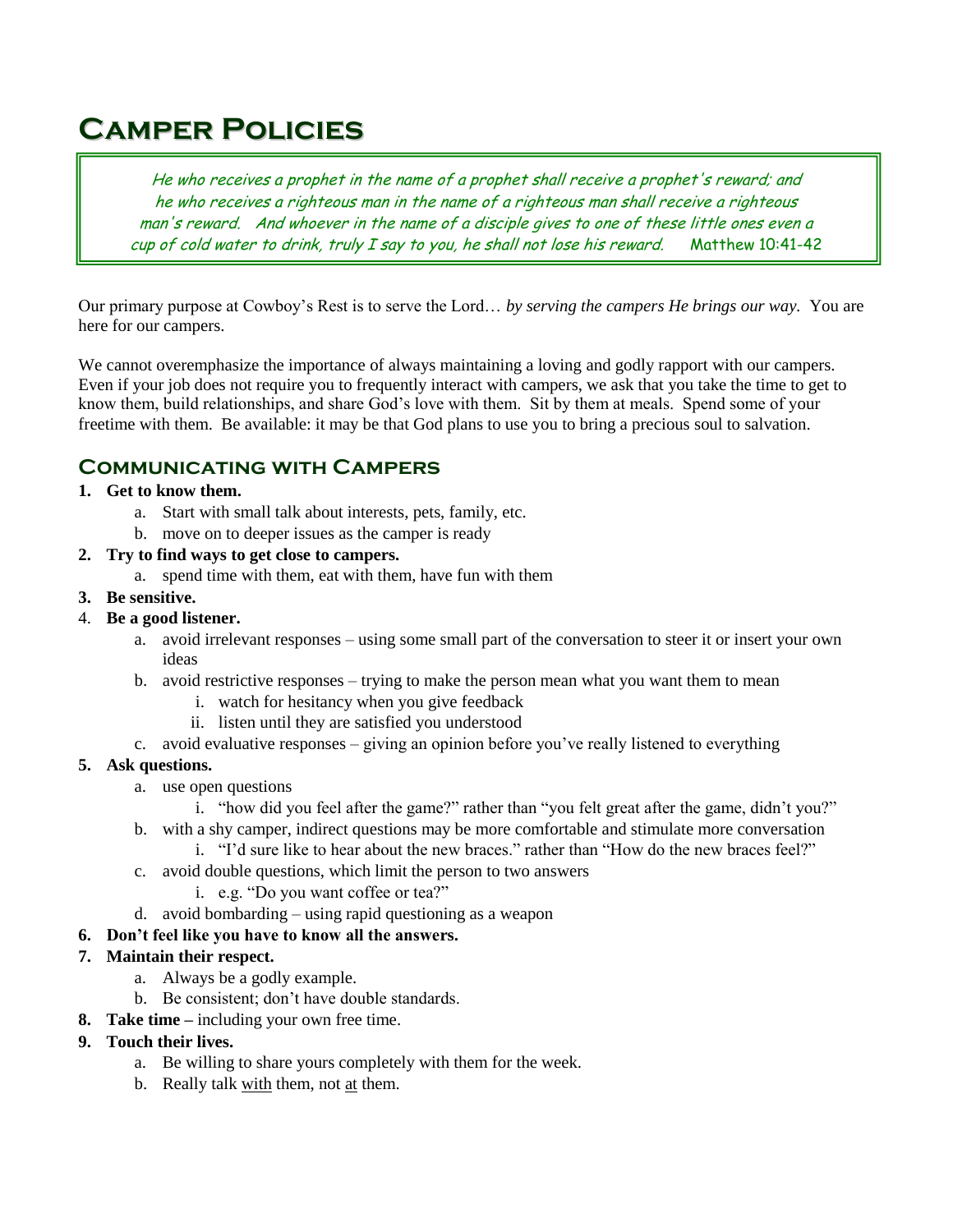**CAMPER PERSONALITIES** – understanding a camper's personality will go a long way in helping you to interact and build a relationship with him or her. Below, you will find a list of personalities that can be challenging to interact with in a camp setting. You will also find some suggestions for building relationships and including children with these personalities in the activities of camp.

### 1. **Quiet and Withdrawn**

- a. Behavior: easy to ignore because he demands no attention, doesn't want to participate (sometimes a way to get attention), stays by himself, doesn't talk, lack of interest
- b. Possible Causes:
	- i. harsh family has given up trying to please
	- ii. "risk nothing, lose nothing" (fear of failure)
	- iii. homesickness
	- iv. feels inferior
- c. Suggestions:
	- i. seek him out (ask him to save you a seat, etc.)
	- ii. ask for his help
	- iii. make him be in charge of some cabin activity
	- iv. be sure he has a lead role in the skit
	- v. ask him specifically for his opinion, etc.

#### **2. Noisy, Boisterous, Demanding**

- a. Behavior: loud, ridicules others, resists or challenges authority, angered easily, hyper-active
- b. Possible Causes:
	- i. most often, a lack of loving discipline
	- ii. lack of security
	- iii. way to get attention
- c. Suggestions:
	- i. reward any good behavior
	- ii. be firm
	- iii. discipline away from others (to avoid his seeking negative attention)
	- iv. don't set him up to be a hero for misbehaving

#### **3. Demanding, Clinging**

- a. Behavior: hangs on you, hypochondriac, cries easily, always wants you to sit with him
- b. Possible Causes
	- i. pampered, spoiled
	- ii. starved for real love
- c. Suggestions
	- i. give positive attention, but spread it out to all your campers
	- ii. expect that some campers in every group will behave this way
- 4. **Homesick**: although this is most common with our younger campers, it can also be an issue for older campers, and it can manifest itself in different ways
	- a. Suggestions:
		- i. try to include the camper in all activities (have him plan or lead cabin activities)
		- ii. encourage other campers to include the homesick camper (play some icebreaker activities, get them talking)
		- iii. talk and pray individually with the camper, keep things positive
		- iv. if the camper has a sibling or friend (child or adult) at camp, he may want to visit with them (a change in cabins may even be a possibility)
		- v. allowing the camper to call home should be a last resort
			- 1. this often actually makes the homesickness worse
			- 2. this step can only be taken with the permission of the Camp Director
		- vi. on rare occasions, we have needed to have parents pick up their homesick campers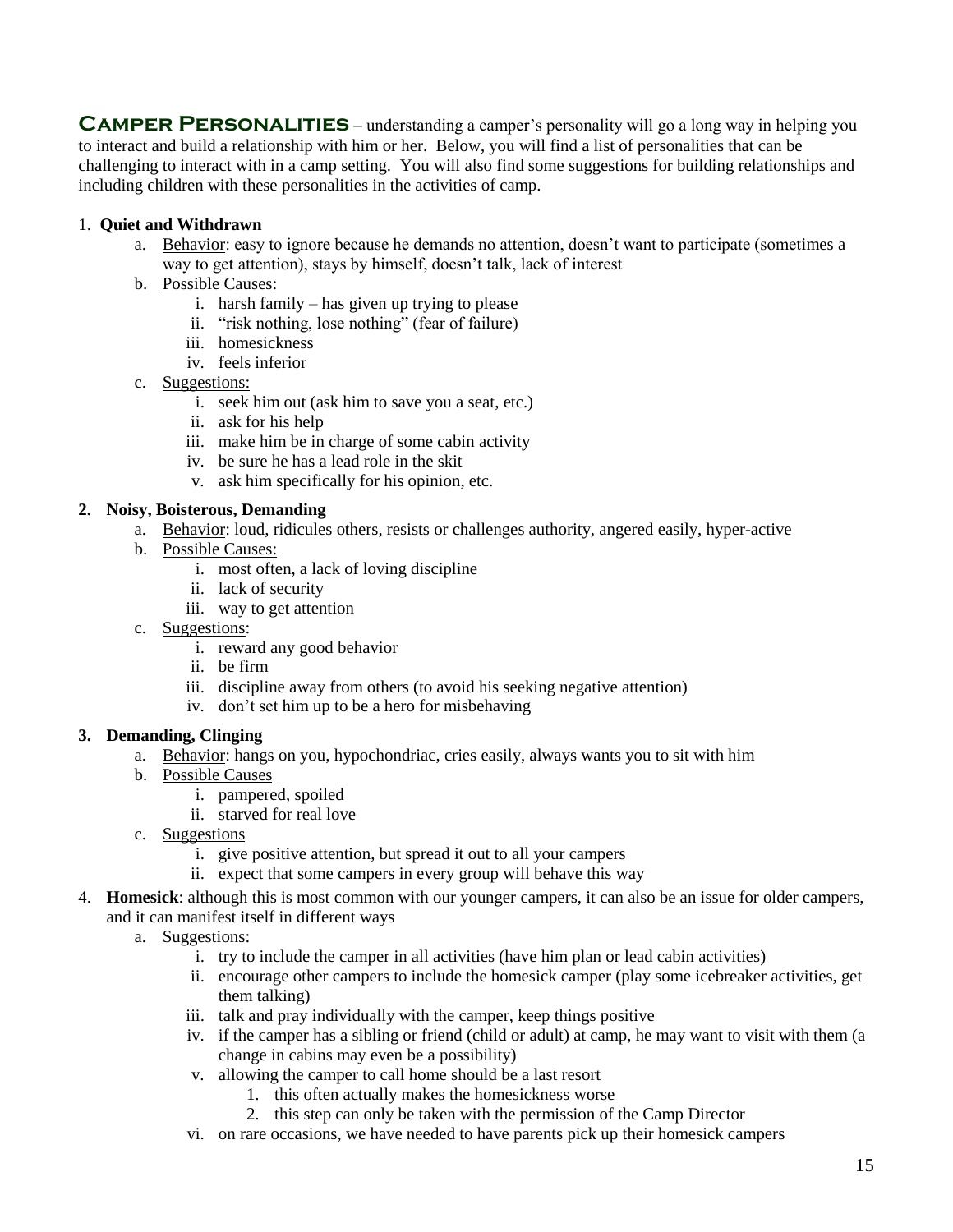## **Leading Campers to Christ**

- 1. Know the scriptures that explain the facts…
	- a. Fact of sin … Rom 3:23
	- a. Penalty of sin … Rom 6:23
	- b. Penalty was paid … Rom 5:8
	- c. Salvation is free … Eph. 2:8-9
	- d. Salvation is Christ … Acts 4:12
	- e. Christ must be accepted … John 1:12
- 2. Use an easily understood illustration of the gospel
	- a. "The Great Divide"
	- a. "Do you know where you are going…?"

**DECISION NIGHT:** On Decision Nights, you may end up counseling and praying with one or more campers. These may be campers who have not met before, but ideally they would be ones with whom you've built a relationship throughout the week. Any staff members not counseling campers have the most important job: providing prayer cover. Please join together and pray for those making decision and for those counseling them.

### **Guidelines for counseling…**

- 1. conduct the counseling somewhere with few distractions (but still in view of others)
	- a. do not counsel member of the opposite sex
- 2. try to discover the real needs of the camper
	- b. listen well and let him talk until he has explained everything (see communication tips above)
	- c. listen actively: give and ask for feedback
- 4. help the camper feel accepted by you and by God
- 5. do not jump in with advice: allow the camper to talk through his needs
	- a. if you try to lead, chances are they will simply follow
- 6. don't tell stories about your own life, unless you feel that they are completely relevant and helpful
	- a. keep the focus on the camper, not yourself.
- 7. always use scripture
	- a. let the camper explain what was read in his own words
- 8. do not coerce the camper: those decisions have little meaning
	- a. if the camper is unwilling to make a decision, back off but continue to pursue the relationship and pray
- 9. if a camper does make an important decision…
	- a. have him fill out a decision card
	- b. or write the date, your name, and verse down for him, preferably in his Bible
	- c. encourage him to share his decision
- 10. end in prayer for and with the camper, regardless of the decision
	- a. follow up with a letter to the camper after he goes home

## *The point of any counseling situation is to point campers in the right direction: and that direction is Christ!*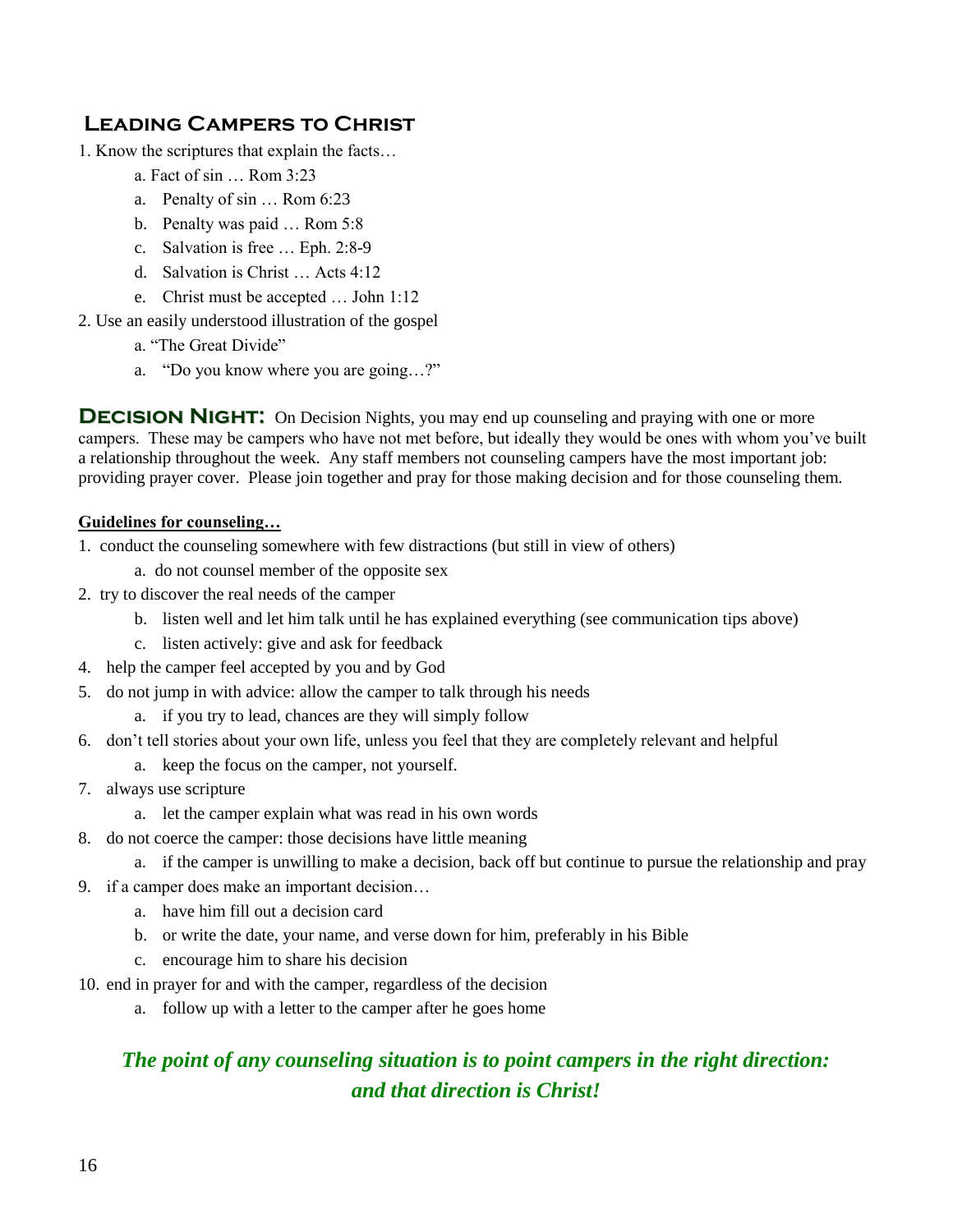## **Physical and Sexual Abuse Policy**

Cowboy's Rest recognizes that, although cases of abusive behavior are sadly a growing problem in institutions that deal with children, not all forms of physical contact are abusive and that physical touch is, indeed, a necessary and vital ingredient to the development of emotionally mature and healthy individuals.

The intent of this policy is to delineate what is acceptable physical contact of children by adult staff members who are participating in summer camp and what is not acceptable behavior.

Physical contact between adult staff members and campers that is done in expressions of comfort and approval is permitted. The basic intent of this policy is to guard the camper and staff member from an expression of affection that could be misconstrued as being sexual in orientation while at the same time seeking to provide the love and affirmation that each individual child needs and which is fulfilled at least in part through the vehicle of physical touch with an individual who is emotionally healthy and has the best interests of the child in view.

## **1. General Guidelines**

- a. Always be in view of others when alone with a camper.
- b. Do not allow campers into private staff areas.
- c. Be aware of what you share and ask. Keep personal maters private.

### **2. Physical Contact for Discipline**

- a. No physical punishment is permitted.
- b. When physical restraint of an individual is needed…
	- i. extreme care is to be taken not to harm the child
	- ii. an adult witness should be present
	- iii. parents are to be notified of the incident by the Camp Director

### **3. Physical Contact for Expressions of Approval or Affirmation**

- a. Report suspicious or unusual observations to the Camp Director.
- b. Ask a camper's permission before touching or giving him a hug.
- c. Touching a camper on any part of his body below the shoulders by a staff member is strongly discouraged.
- d. All contact with a camper's sexual organs by any person other than the camp nurse is forbidden upon penalty of dismissal from camp for an infraction. Parents of the child and the appropriate state agency will be notified of any and every violation.
- e. No staff member will be permitted to "counsel" a camper of the opposite sex except in a public area in the presence of one or more adult witnesses. Any incident of an adult staff member meeting alone after dark with a camper of the opposite sex will result in the staff member's dismissal.
- f. No "back rubs" involving members of the opposite sex will be permitted. "Back rubs" by members of the same sex (counselor and camper) must be done in a public area.
- g. No sexual innuendos (verbal or through use of gestures) are permitted by staff members at any time directed toward any person.
- h. When campers are in the bathhouses changing clothes and/or showering, no staff member should be present alone with a camper. (Ideally another adult should be present.)
- i. Adult staff members are not permitted to hold hands with a camper in an affectionate manner. No kissing is permitted between staff and campers. Breach of either standard will result in the staff member's immediate dismissal from camp.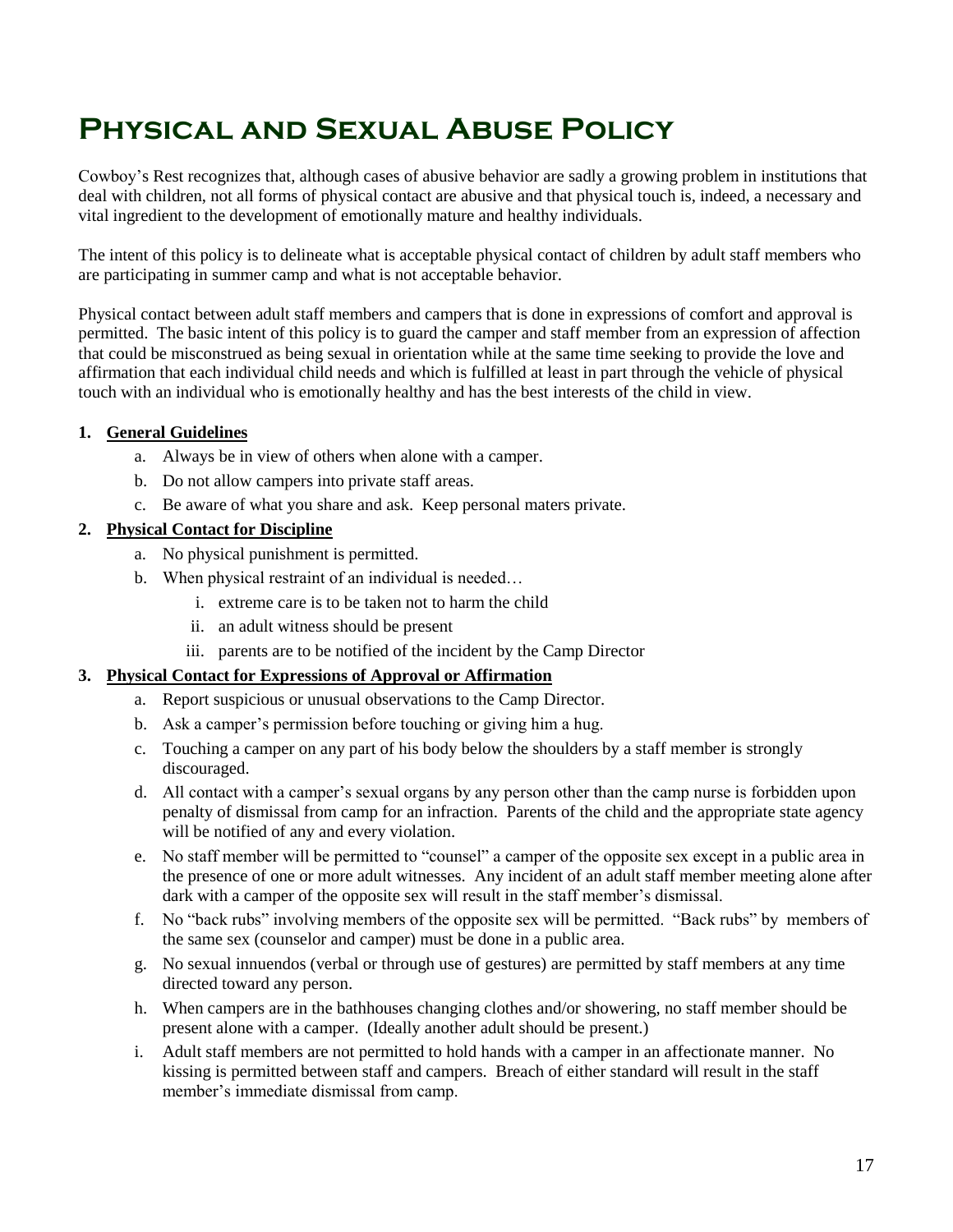- 4. **Guidelines to be followed in the event of accusation** or suspicion of physical and/or sexual abuse by a staff member and and/or an outside party of a child participating in a Cowboy's Rest program
	- a. the accused individual(s) will be removed from all contact with campers until all subsequent investigation by camp administrators and state agencies have been completed and satisfactorily cleared the accused person of all guilt
	- b. the appropriate state agency will be notified of the incident
	- c. parents of the child will be contacted
	- d. the camp's attorney will be notified
	- e. a press statement will be released as requested

## **Recognizing Child Abuse**

As an employee or volunteer for an organization regularly working with children, you have a legal obligation to report cases of child abuse and neglect. There are many signs of child abuse and neglect. Some are obvious and should be reported at once. Other symptoms are not as obvious. But when subtle clues recur or appear in combination with other signs, you should suspect and report it. Common signs of child abuse and neglect are discussed below.

## **1. Common Signs of Abuse…**

- a. reporting injuries by parents
- b. frequent disobedience, delinquent acts, or running away from home
- c. frequently causing trouble or interfering with others
- d. unusual shyness, avoiding other people including children, overanxious to please, failing to protest mistreatment by others
- e. avoiding physical contact with others, especially adults
- f. unwillingness to participate in physical activities
- g. appearing frightened of parent or showing little or no distress at being separated from parents
- h. seeking affection from random adults
- i. self-mutilation, eating disorders, bed-wetting
- j. appearing withdrawn, or engaging in overt fantasy or baby-like behavior
- k. exhibiting poor relationships with other children
- 2. Signs Specific to Physical Abuse
	- a. unusual bruises, welts, or burns
	- b. bite marks
	- c. injuries often explained by child or parent as accidental ("I fell down the stairs")
	- d. wearing long sleeves, knee socks, or other unseasonable clothing which might hide injuries
	- e. telling an unlikely story of how an injury occurred, or giving an explanation which does not seem to fit the type or seriousness of the injury
- 3. Signs Specific to Sexual Abuse
	- a. torn, stained, or bloody underclothing
	- b. unexplained pain or itching in the genital or rectal areas
	- c. evidence of venereal disease
	- d. frequently engaging in sexually suggestive or promiscuous behavior
- 4. Signs Specific to Emotional Abuse
	- a. unusual shyness, avoiding other people including children, overanxious to please, failing to protest unpleasant treatment by others
	- b. unusually adult in actions or underdeveloped for age (e.g. sucks thumb, or rocks constantly)
- 5. Signs Specific to Neglect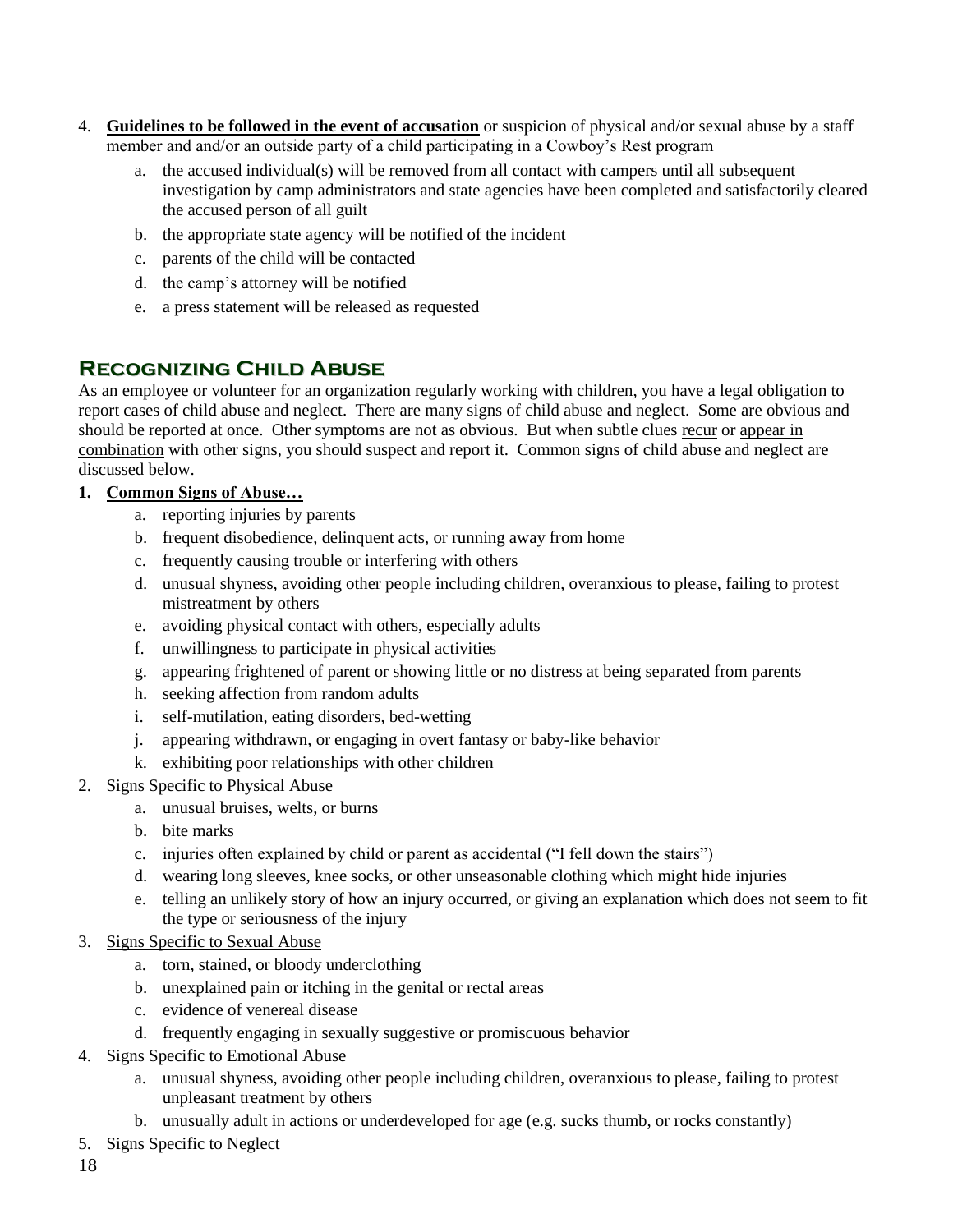- a. appear tired, listless, and often dirty for days at a time
- b. wears dirty or inappropriate clothes
- c. report being alone for long periods
- d. needs glasses, dental care, or other medical attention

### **If Abuse Is Suspected…**

- 1. Pray that the Lord will give you wisdom and reveal the truth in the situation.
- 2. Document specific signs or behaviors that have led you to suspect abuse as well as the dates when they were observed. File any documentations with the camp nurse.
- 3. Talk with the camper.

 $\overline{a}$ 

- a. Assure child of privacy but not confidentiality. (Explain that if the child or another is being hurt, you may need to get help.)
- b. Be calm… even if the situation upsets you, don't make the child feel worse.
- c. Believe the child. It is unusual for children to make up stories of abuse unless they have experienced it.
- d. Document what facts the child is willing to disclose, but don't interrogate the child to verify them… leave the verifying to professionals.
- e. Reassure the child that you believe him, that what happened was not his fault, and encourage him that disclosing the abuse was the right thing to do… but don't make promises you can't keep or about things of which you don't know.
- 4. Talk to the Camp Director about your concerns. He will look into your concerns and contact local authorities if necessary.

## **Camper Discipline<sup>1</sup>**

*While discipline may seem an issue more relevant to counselors and the Camp Director, any of us may find ourselves in a position of needing to correct camper behaviors.* 

**disociopline** – *verb* – the use of various methods to bring about positive character qualities in individuals

*"Every act of discipline is an opportunity for discipling. It is a step along the way to encouraging and nurturing individuals to become more like Jesus Christ."*



<sup>1</sup> adapted from White, Stan. "The Counselor's Role in Camper Discipline". **Christian Camping International.**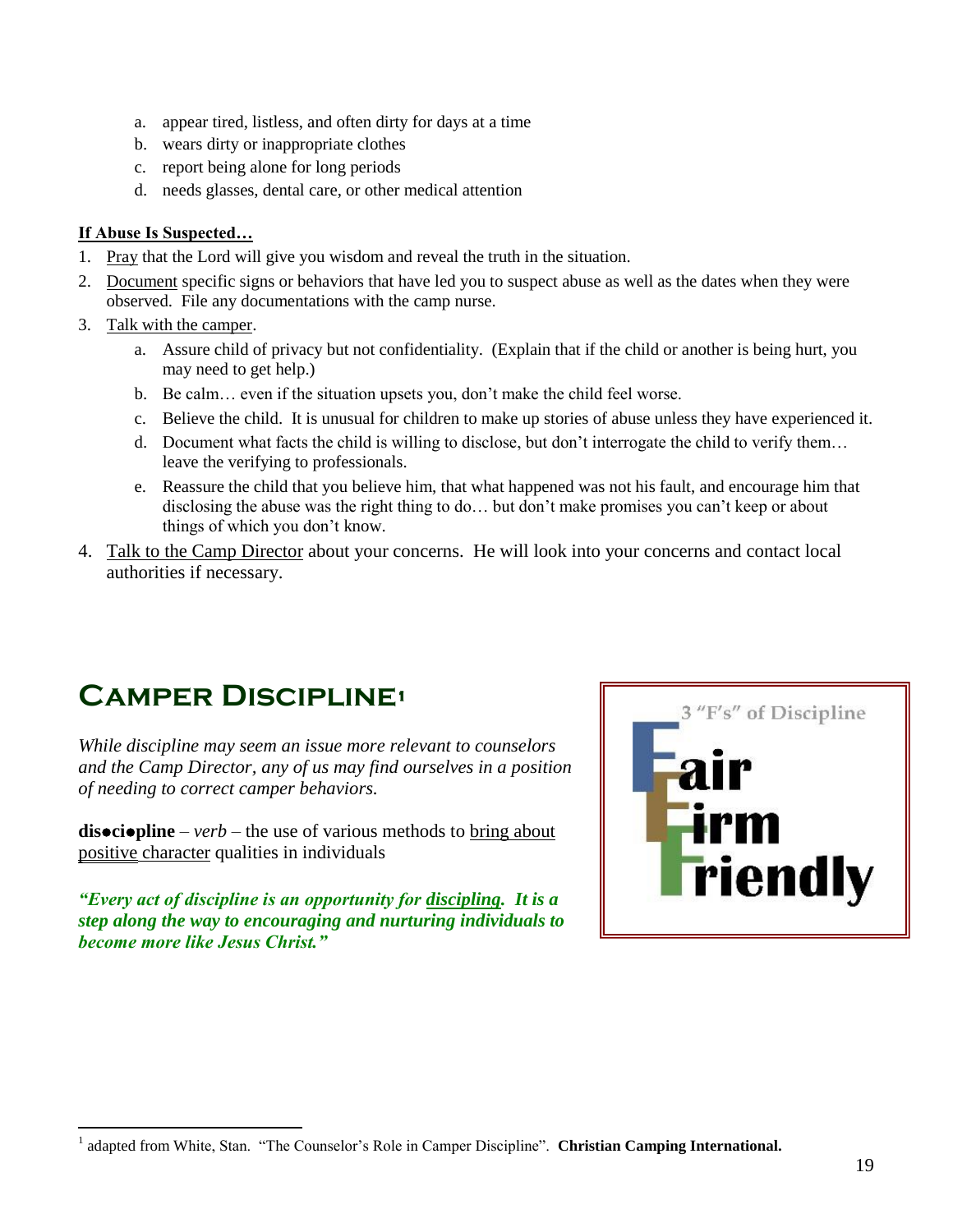## **Cowboy's Rest 5-Step Approach to Discipline**

## **1. Announce the Rules**

- a. at the camp level the rules will be explained to all campers by the Camp Director or Program Director
- b. at the small group level review the rules as necessary with the campers
	- i. if running a small group activity, be sure to go over the rules ahead of time
	- ii. announce scheduled events and remind campers of the rules
		- 1. example: "remember, lights out is at 10:30… that's 20 minutes from now… let's get ready for bed"
	- iii. don't "surprise" students with sudden announcements ("lights out in 2 minutes") … give them time to act

### **2. Address campers in violation of the rules by name**

- a. example: "Judy, it's after lights out. Could you please turn off your flashlight?")
- b. this avoids confusion about which camper and behavior you are addressing

### **3. Approach camper(s) in violation**

a. if the camper does not respond to address by name, walk over to the camper, and get at eye level, then remind the camper of what has been asked

### **4. Isolate camper**

- a. if the camper continues to defy your request, isolate him as needed: this may mean…
	- i. asking him to sit out of an activity
	- ii. asking him to sit a short distance away from the rest of the group (but still in sight)
- b. after a short period of isolation, talk with the camper privately, explaining what behaviors you disapprove of and asking if he is ready to rejoin the group
	- i. if the camper replies "yes", allow him to rejoin the group
	- ii. if he answers "no", escort him to the Camp Director for further discussion

### **5. Report Incident to Camp Director**

a. if a camper continues in violation of camp rules or commits a serious infraction, immediately report the issue to the Camp Director for further action

## **Where to Start: your own outlook…**

- 1. Don't let the first impression become the "forever" impression.
- 2. Be realistic about the way a camper is now, but keep also in mind what our Lord desires him to become.
- 3. Treat campers with the respect you wish for them to have for you.
	- a. Say "please" and "thank you" and freely give praise.
- 4. As much fun as it is to be "buddies" with the campers, keep in mind that you are here primarily to help them grow in their walks with Christ.
	- a. Your discipline will be part of this growth.
	- b. Discipline situations may be difficult for you and the camper, both, but, when done in a spirit of love, they will ultimately benefit your camper…
	- c. …whereas ignoring his misbehavior for fear of "losing" his friendship will only stunt his growth and ultimately cause him harm.
- 5. Remember that campers are kids don't expect them to be able to achieve the standards you set for yourself.
- 6. *Pray*! Only God can provide the soft heart, gentle strength, and patience it will take to lovingly lead and discipline our campers.
	- a. Spend time in prayer each day, especially for our most difficult campers.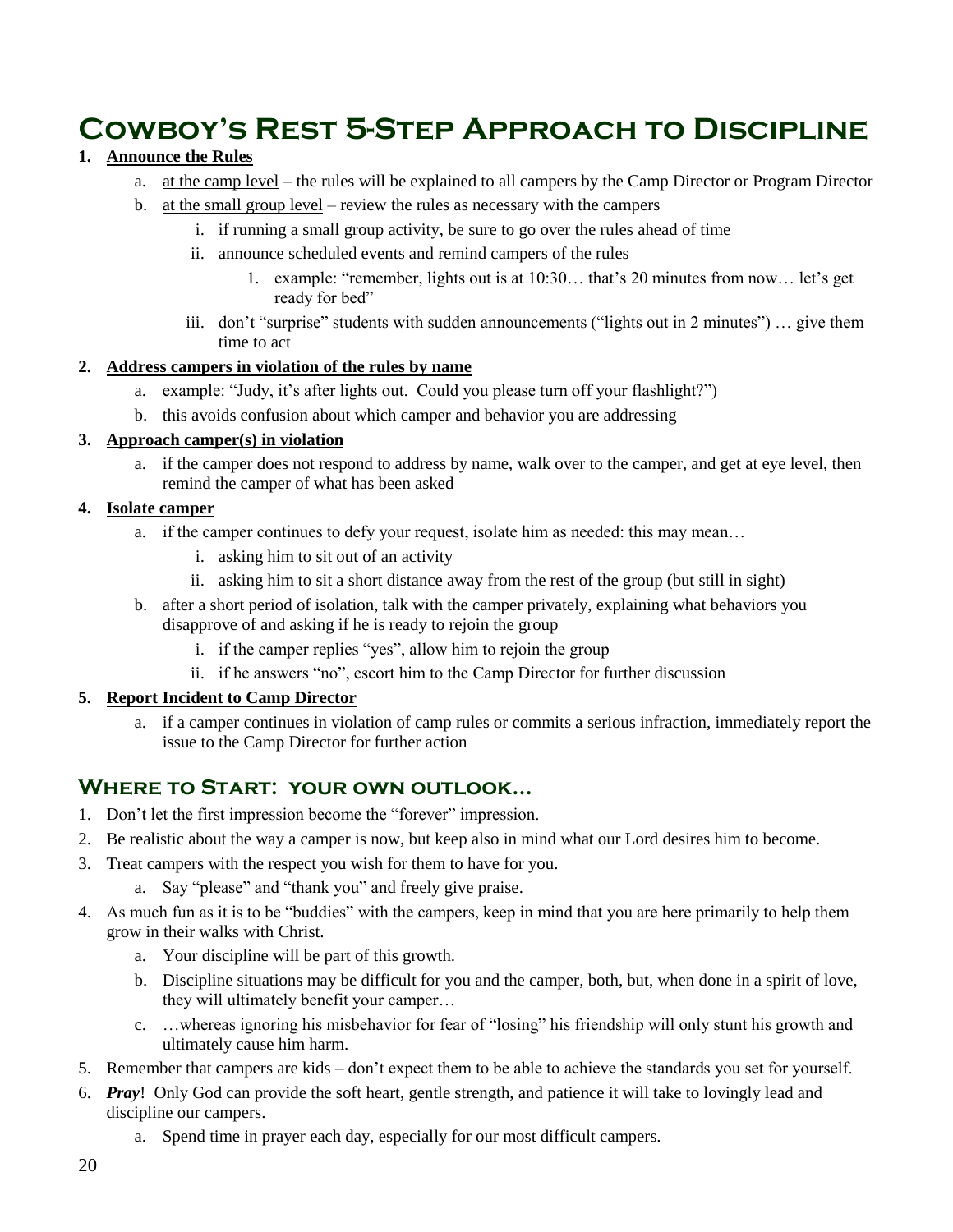## **Key Principles of Camper Discipline**

- **1. No physical punishment is allowed**
	- A. When physical restraint of an individual is needed…
		- i. extreme care is to be taken not to harm the child
		- ii. an adult witness should be present
		- iii. parents are to be notified of the incident by the Camp Director
- 2. **Expect Obedience –** people are much more likely to get cooperation when it is actually expected
- 3. **Make sure the camper understands that he has done something wrong** A misunderstanding about this will greatly hamper your relationship with the camper. Gently help him to realize his misbehavior. One way would be to ask him to help you understand what he did (e.g. "Joey, please explain to me why you hit Jake.")
- 4. **It is best to discipline campers when they are within "arm's reach"** the effectiveness of discipline decreases with distance. Whenever possible, discipline campers in private rather than humiliating them in front of others. Campers will sense you are for them if you do not make them a public spectacle. This goes a long way in respecting the worth and personal dignity of each camper.
- **5. When possible, the discipline should bear some relation to the offense.**
- 6. **Watch Your Words** Be descriptive, clear, and reasoning rather than commanding, harsh, or sarcastic when explaining a camper's negative behaviors to him. Be clear and precise about the reasons for discipline. (Generalities will confuse campers.)
	- A. Give campers specific ideas on how they can improve.
	- B. Do not discipline by using only nonverbal hints your campers cannot read your mind, and your hints may be misinterpreted or go unnoticed. Be direct.
	- C. Try to ask and not order asking invites cooperation
	- D. Try to avoid negative terms Everyone thrives on praise. Try to state things in a positive light. (e.g. "I appreciate the way Susie is standing in line" rather than "Stop messing around! Get in line!")
	- E. Remember, *what* you say may be less important than *how* you say it.

### **7. Know "Why"**

- A. **the** *why* **behind the camper's behavior** (e.g. is a camper trying to get attention, and could this attention be gained in a positive way?)
- B. **Why You are Disciplining** Is your motivation honestly to help this camper and others? Your actions and words should show that you are caring for the campers. Don't give the campers the impression that you are just "out to get them".
	- i. Avoid "pet peeve" discipline (disciplining campers just because their behavior bothers you when it is not harmful or against the rules).
	- ii. Avoid disciplining just because a camper's personality rubs you the wrong way.
	- iii. Be in constant prayer for wisdom and the correct attitude.
	- iv. Demonstrate that your desire is to walk beside the camper, grow closer to him, and to help him overcome negative behavior.
- 8. **Give campers the benefit of the doubt** often counselors walk into the tail end of a situation and pinpoint one culprit without knowing the roles of the other participants. Listen to all sides of the story.
- 9. **Get the campers on your side** get disruptive campers involved by including them or having them plan activities
- 10. **Sometimes it is best to ignore minor infractions** sometimes, when campers are not hurting themselves or others, you may wish to ignore small infractions. Often such behavior is designed to attract attention, and when attention is not received, it will stop.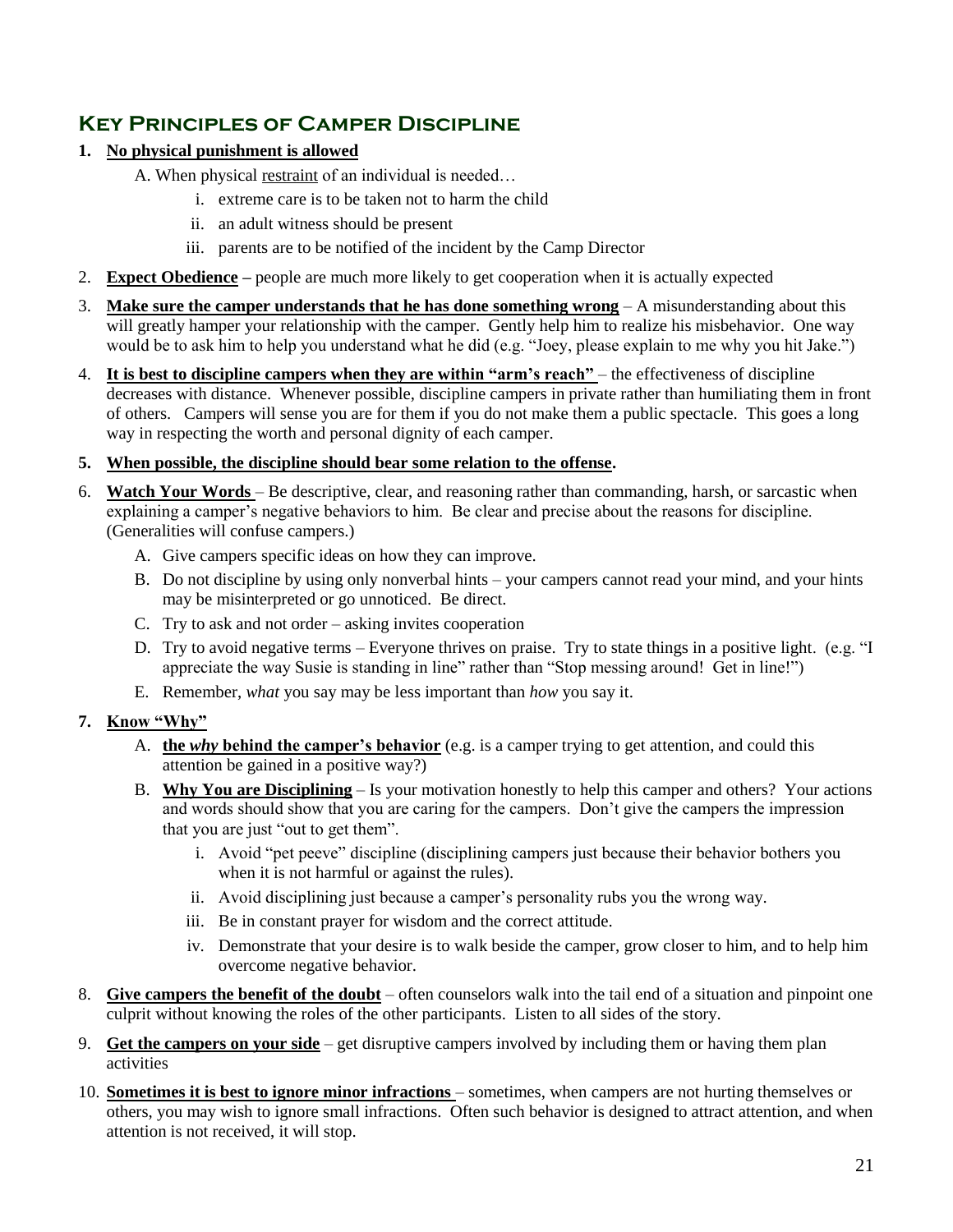- 11. **Be consistent in your discipline** inconsistency confuses campers, and they soon lose respect for you.
- 12. **Keep your temper** once campers realize there are certain things that get to you, they have the upper hand. If something upsets you, immediately stop and ask for the Lord's help.

## **Counselor Schedule**

## **A Typical Day at Camp**

| 6:45-7:00 -- Polar Bear                        |                          |                         |  |                          |  |
|------------------------------------------------|--------------------------|-------------------------|--|--------------------------|--|
| 7:00 -- Rise and Shine!                        |                          |                         |  |                          |  |
| 7:15-7:45 -- Dawn Patrol & Counselors' Meeting |                          |                         |  |                          |  |
| 8:00-8:30 -- Breakfast                         |                          |                         |  |                          |  |
| 8:30-9:00 - Morning Cabin Devotions            |                          |                         |  |                          |  |
| 9:00-9:30 -- Cabin Clean-Up                    |                          |                         |  |                          |  |
| 9:30-10:30 -- Morning Meeting                  | Jr. High Camp:           |                         |  | <u>High School Camp:</u> |  |
| 10:45-12:15 -- Morning Rec                     | $2nd$ Team-builders time |                         |  | Free Time all afternoon  |  |
| 12:30-1:00 -- Lunch                            |                          | replaced with Free Time |  |                          |  |
| $1:15-3:15 -$ Team-Builders                    |                          |                         |  |                          |  |
| $3:15-3:30 -$ Snack!                           |                          |                         |  |                          |  |
| 3:30-5:30 -- FREE TIME                         |                          |                         |  |                          |  |
| $6:00-6:30 -$ Dinner                           |                          |                         |  |                          |  |
| 6:30-7:00 -- Evening Rec                       |                          |                         |  |                          |  |
| 7:00-8:00 -- Evening Meeting                   |                          | Lights Out may be later |  |                          |  |
| 8:00-9:30 - Campfire/Night Games               |                          | for older campers.      |  |                          |  |
| 9:30-10:00 -- Head to Bed                      |                          |                         |  |                          |  |
| 10:00-10:30 - Evening Cabin Devotions          |                          |                         |  |                          |  |
| 10:30 -- Lights Out                            |                          |                         |  |                          |  |

**Polar Bear:** jump in the lake at the crack of dawn and earn points for your team! Counselors are welcome to participate. (*Jr. High & High School Camps only)*

**Rise and Shine:** you are responsible to make sure your campers are awake and on time to breakfast. (If you are staying in the Lodge, you may want to work out a morning shower schedule for your campers.)

**Dawn Patrol:** optional morning worship and reflection time for campers. Teachings will further enhance the theme of camp. (*Jr. High & High School Camps only)*

**Cabin Devotions:** This is your chance to really dig into the Word with your campers! Each day you will be given a Scripture passage and some questions or an activity relating to it. Have the kids participate by reading the verses and answering the questions. Try to keep it fun and light-hearted but focused on the truth presented in the reading. Please approach this time with prayer: it can be a very precious and meaningful time with the campers.

**Head Count:** You are responsible to know the whereabouts of your campers. It's wise to do a head count when you arrive at each new event and to keep an eye out for stragglers.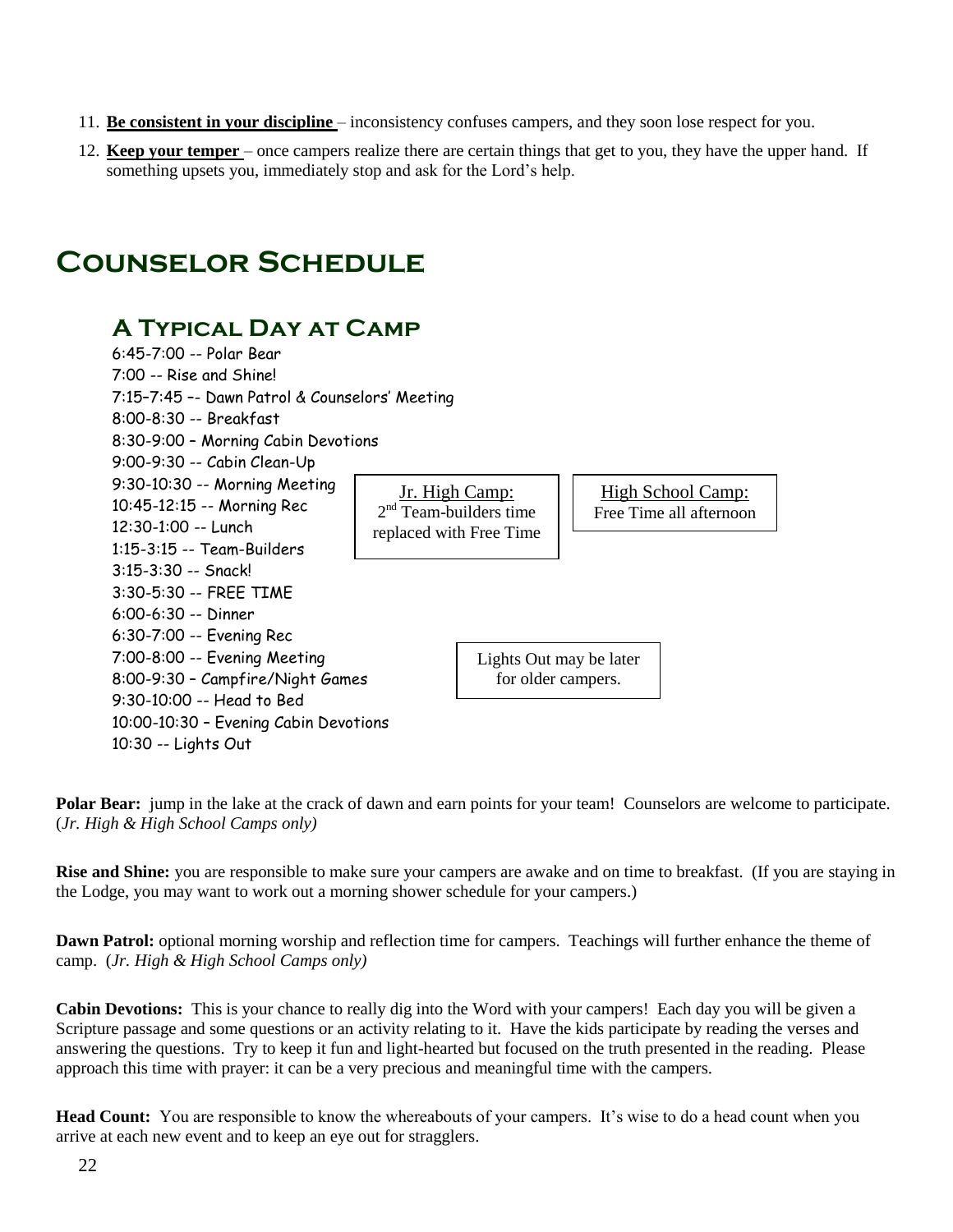**F.O.B (Flat On Bunk Time):** for our youngest campers, Nevada state law requires that they have a time of rest each day. To keep noise and distractions to a minimum, we ask that you keep your campers inside your cabin during this time. Encourage your campers to sleep or rest, but if they would like to, you could allow them to engage in some silent activities (e.g. reading, working on memory verses, drawing, etc.)

**Team Builders:** may include canoeing, swimming, climbing, the Challenge Course, archery, rifles, or arts and crafts

**Free Time:** campers have the option of signing up for and participating in a variety of activities such as go-karts, paintball, rifles, and the climbing wall. We encourage counselors to participate alongside their campers (the kids love it when you do!). Counselors may also be able to find a little time for themselves during free time, but we ask that you keep in mind that you are here to serve the campers. Please make sure your campers are out of trouble. Spend time with them. If they are bored, engage them in some way (take a walk, paddle a canoe, play a game, just sit and talk). (*Jr. High & High School Camps only)*

**Campfire:** Sometime during the week, your cabin will probably be asked to present a skit, song, or other performance at the campfire. You will have a little time to prepare, but it's wise to plan ahead for this. If you're stuck for ideas, ask our staff. *(more likely at Kids' and Jr. High Camps)*

**Night Games:** These games are not optional for the campers or counselors for the simple reason that we must keep tabs on the campers in the dark. If you have younger campers who are very tired or campers who are simply unwilling to participate, please contact a staff member. We will try to make arrangements so that you can remain with one group of your campers and a staff member can take charge of the rest.

**Bedtime**: Get campers through their bedtime routine as quickly as possible. As soon as everyone has returned to the cabin and is ready, have all campers get in their sleeping bags. Take some time to talk about the day. You may spend a little time on the activities (what was their favorite?, etc.), but transition quickly to discussing what was taught. This is a good time to have campers bring up questions or thoughts they may have had. Also take some time to pray. You may want to ask the campers for prayer requests. At the beginning of the week, you might be the only one praying aloud. Later on, try to get some volunteers. You could also have each camper pray for the person next to him.

**One-on-One Time:** This is especially important with our older campers. We suggest that during their free-time, you set up a specific time and day to meet with each camper. Get a snack, take a walk, and spend some time talking. If necessary, start the conversation with something easy (like a camper's interests or events at camps), but try to steer the conversation toward the week's topics and especially the camper's personal relationship with God. Say a prayer for your camper at the end of your time together.

**Personal Time:** We can't stress enough how important it is for a counselor to take time for personal devotions and conversation with God – He is the One giving us the strength to do our jobs! The early morning (*before* the Counselor's Meeting) is a very good opportunity to spend some time in the Word and prayer. Make sure that you take time each day to ask the Lord for wisdom and strength. Also, pray for all of your campers individually – as you begin to know their unique personalities and situations, you will be able to pray for them more effectively.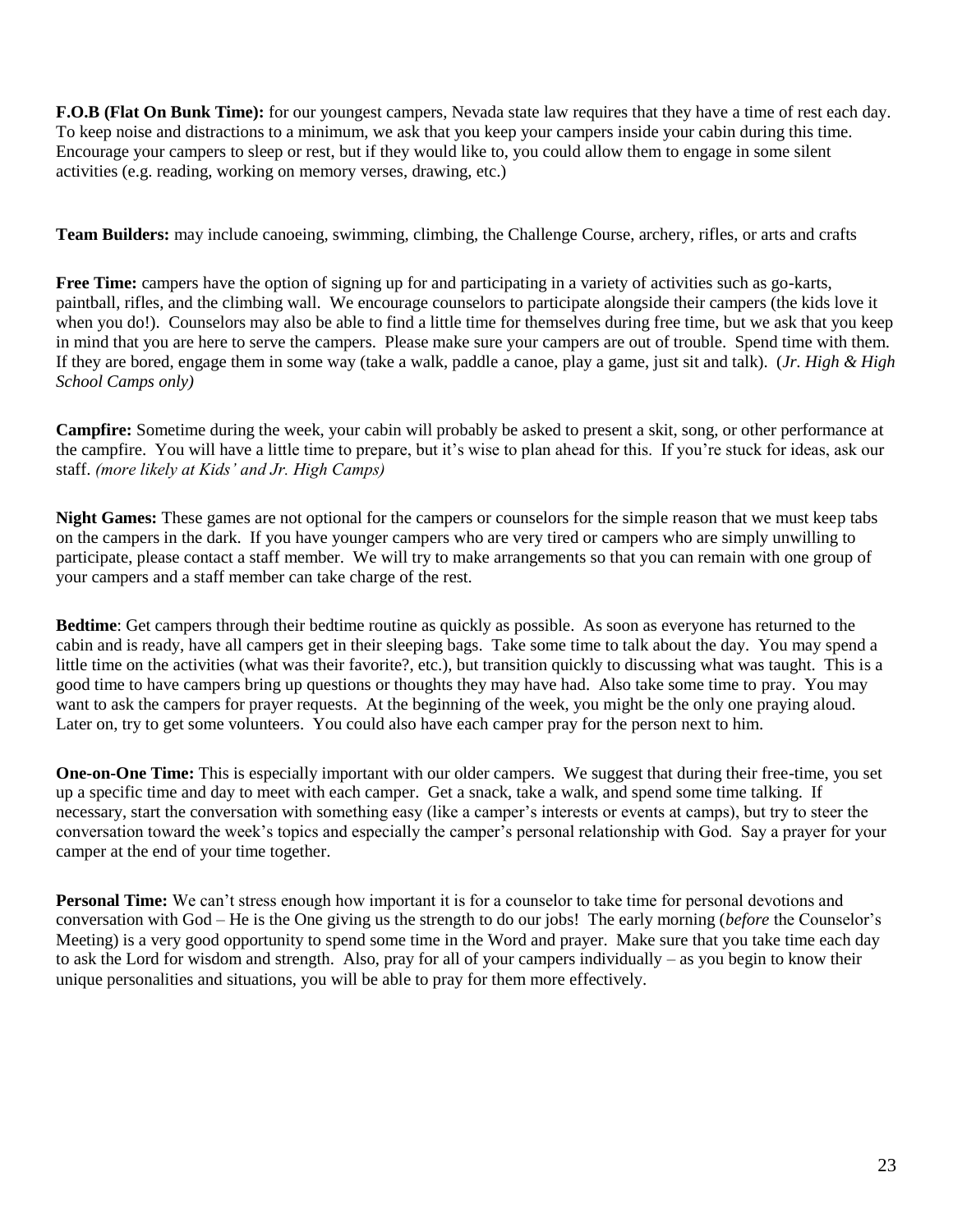## **Special Days at Camp**

## **Before Camp…**

All counselors are expected to…

- f. familiarize themselves with the contents of this handbook.
- g. jot down any questions they may have.

### **First Day of Camp…**

All counselors are expected to…

- h. be present in the cabin as campers arrive
- i. greet all campers warmly, introducing yourself to them and their parents, and helping them with their gear
- j. play "Icebreaker Games" with campers until all campers in your cabin have arrived
- k. give your campers a tour of the facilities
- l. play more icebreakers or join up with others for games until first event (usually dinner)

### **Super Spirit Day**

*Super Spirit Day is a fun-filled dress-up day related to the theme of camp. Counselors are also asked and encouraged to join in the fun by dressing up and displaying enthusiasm. If possible, you may want to bring a few simple items to help your campers dress up as well. (Not all of them will have costumes.)*

### **Last Day of Camp…**

All counselors are expected to…

- m. Assist campers with sorting and packing all items.
- n. Clean cabin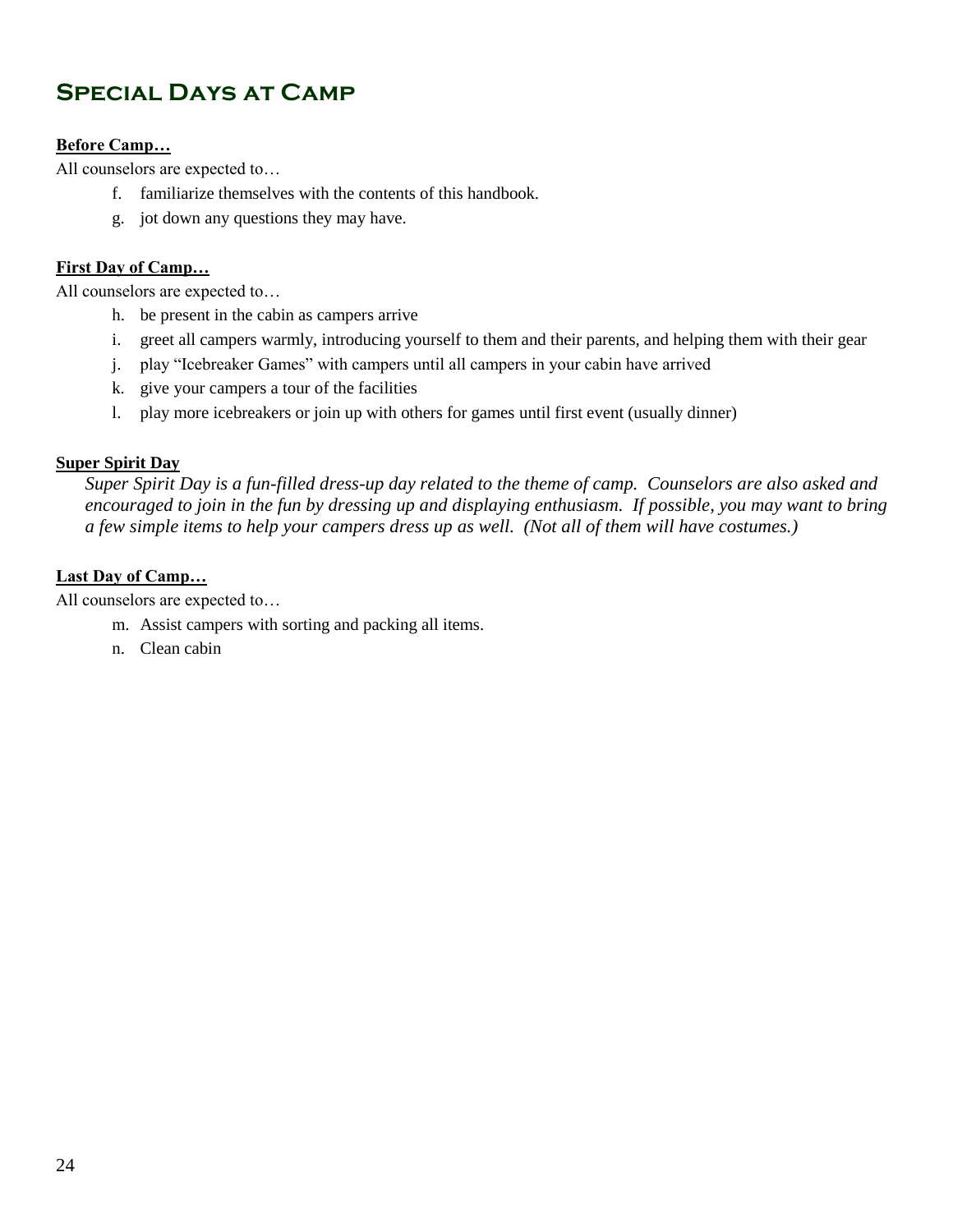## **What to Bring to Camp**

### **WHAT TO BRING**

Please keep in mind that staff housing space is limited. We ask that you pack only what is necessary. Cowboy's Rest provides washing machines and dryers free of charge. You will be able to wash clothes once a week.

**Clothing**: two staff shirts will be provided for you. Please bring the following items, and be sure they comply with the dress code standards outlined in your Staff Handbook (page 10).

#### **Please note**: *if you have previously worked for us and own navy blue staff T-shirts or polo shirts, please bring them with you!*

- one week's worth modest, appropriate short-sleeved shirts
- one week's worth modest shorts or pants
- at least 2 pairs long pants (nights are chilly)
- at least 1 jacket or sweater
- undergarments
- one week's worth socks plus a few extra pairs
- sturdy, closed-toed shoes *(hiking boots may be useful but are not required, sandals for swimming or off-times are optional*)
- modest, one-piece swimsuit
- hat (to keep the sun off)

#### **If you are working multiple weeks**:

- church clothes *(church in this area is informal, but we do ask that our staff present themselves in a neat, modest way)*
- laundry detergent

**Bedding**: you will be provided with a bed and mattress. You need to bring a sleeping bag, pillow, and extra blanket (keep in mind that nights can be chilly)

**Medications:** counselors will be asked to store any prescription or over-the-counter drugs either in the nurse's office or staff housing

**Toiletries**: keep in mind that we are 60 miles from a store and trips to town will be infrequent… please bring what you need (toilet paper, paper towels, and tissues are provided)

**Towels**: one for showering and one for swimming

#### **Other**:

- Bible
- notebook & pen
- spending money (for camp store or trips to town)
- sunscreen & chapstick
- water bottle
- flashlight or headlamp
- watch
- batter-powered alarm clock

#### **Optional Items**:

- your teddy bear  $\odot$
- stationary
- a few books for free time
- a musical instrument
- games, Frisbees, etc. for free time
- fishing pole  $&$  tackle
- camera

#### **WHAT NOT TO BRING**

alcohol, tobacco, or illegal drugs pets R-rated movies or pornographic material firearms or other weapons expensive items or large amounts of cash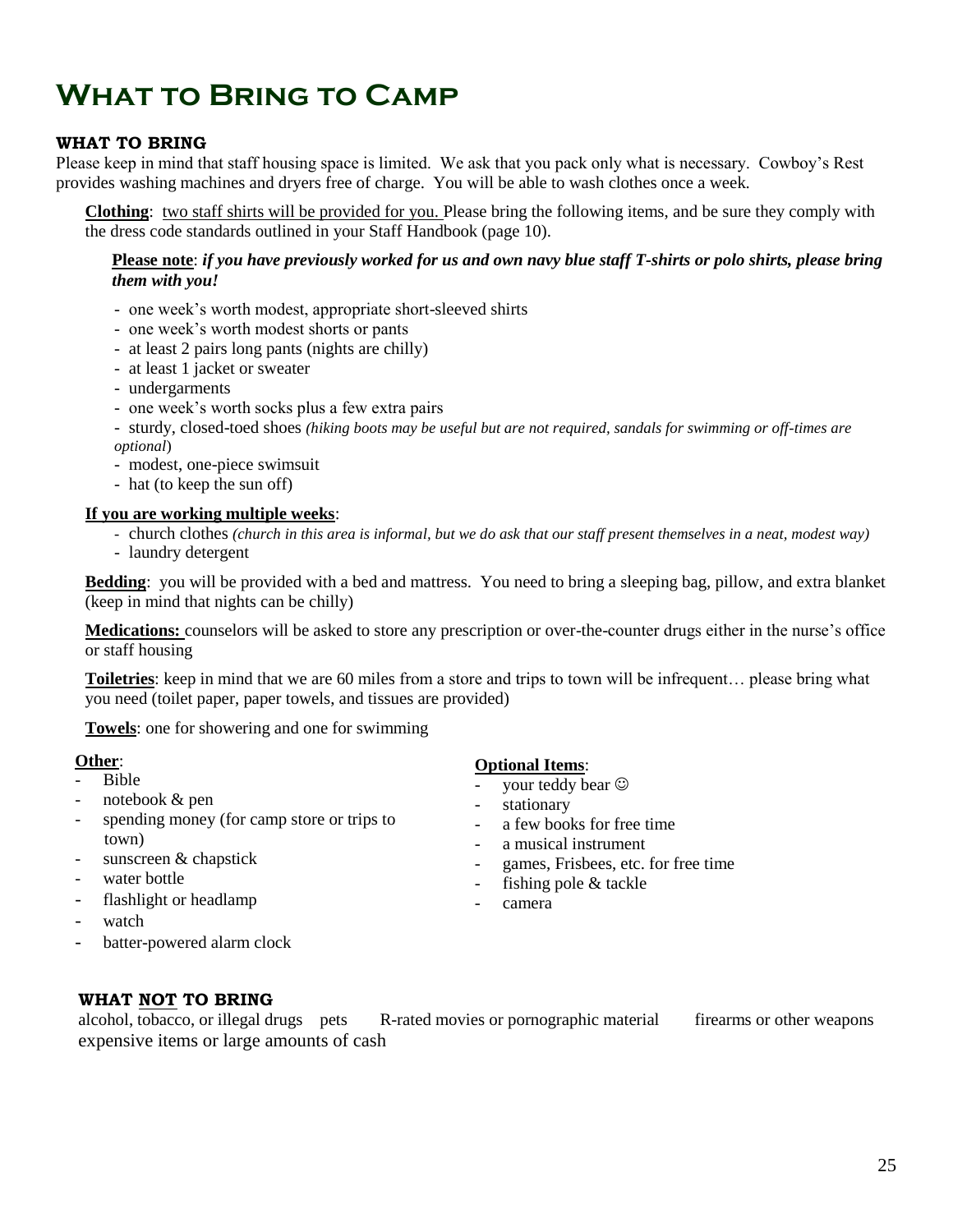## **Additional Items for Counselors**

## **Possible Extras for Cabin…**

- flashlight
- $\bullet$  pens & pencils
- large bottle sunscreen
- large bottle bugspray
- mirror
- safety pins
- wrapped candy

## **Optional Items for Cabin Decoration…**

- stickers
- poster board
- construction paper
- markers
- scissors
- tape
- string
- Spirit Day costume materials

## **Appendix a: Quiet Times**

*This section may assist you in discussing personal devotions with campers or even serve as a guide for your own private time with the Lord. Keep in mind that spending time with God is a supernatural activity… one that we are not capable of accomplishing through our own strength. We must always be in prayer that He will give us diligence and an ear to hear what He has to say.*

### *1) What is a Quiet Time?*

- a) taking time to spend alone with God
- b) part of our relationship with Jesus

### *2) Why have a Quiet Time?*

- a) relationships cannot grow without time together
	- i) we will only be fulfilled when we have a relationship with God… this is what we were created for! (Mark 12:30)
- b) one way of discovering what God is like
- c) one way to communicate with God
	- i) God reveals Himself in His word
- d) Jesus, the perfect example, spent time alone with God (Luke 5:16, 22:39-41; Matt 14:13, 23; Mark 9:2)
	- i) Jesus invited His followers to come apart for a time of rest with Him (Mark 6:31-32)

### *3) How do you have a Quiet Time?*

- a) **schedule** a specific time and place to take time with Christ
	- i) this time should be regular (don't let other activities interfere!)
		- (1) don't feel bad if you miss a day, just ask God to help you keep at it
	- ii) preferably in the morning (to help your perspective the whole day)
	- iii) find a place with few distractions
	- iv) consider this a "date" with God:
		- (1) He loves you and wants you to know Him
- b) **pray:** begin the time by asking Him to allow you to understand His word (Ps. 119:18)
	- i) prayer can be done silently in our hearts (Ps. 139:2-4)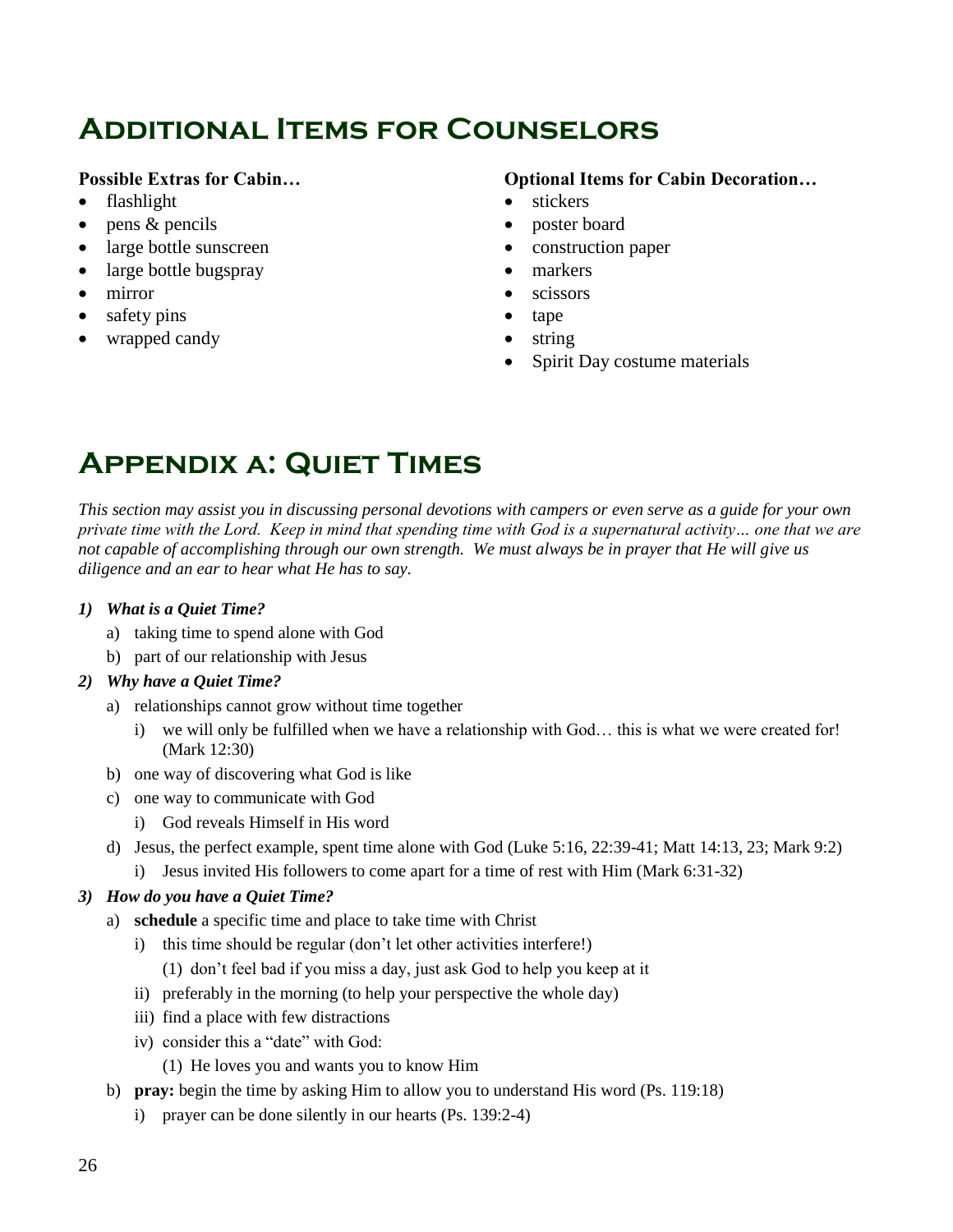- c) **read** the Bible
	- i) God communicates through His Word
	- ii) His Spirit, who lives in all His children, will teach us the truth (I John 2:27)
	- iii) God wants us to seek Him out (Jer. 29:12-14a) along with the treasures we will find in His word (Prov. 2:1-5)
- d) **meditate** on what you read (think it over!) (Ps. 1:2-3)
	- i) Observation:
		- (1) ask "who? what? where? when? why? how?"
	- ii) Interpretation:
		- (1) look for examples to follow, commands to obey, errors to avoid, sins to forsake, promises to claim, new thoughts about God
	- iii) Application:
		- (1) how does this affect me? is there something I need to do or change?
- e) Keep a **journal** and record what you learn as well as your prayers (so you can see how God answered them!)
	- i) write down important things in your Bible
- f) **pray** some more
	- i) tell God about what you learned and ask for His help in applying it.

### *4) What should I read?*

- a) Make a **goal**, a schedule, or a plan of what you are going to read (you are much more likely to do the reading if you have a plan)
	- i) your plan could be to read a chapter a day of a certain book (1) John in the New Testament or Joshua in the Old Testament are good places for beginners to start
	- ii) **mix it up** a little… read the Old Testament one day and the New Testament the next, then a Psalm the 3 rd day
	- iii) if you use a devotional book, read the suggested scripture... if it is just one verse, read the chapter surrounding it
- b) go for "quality time" (with a lot of thought), not "quantity time" (just a lot of reading)
- c) have a Christian friend with whom you can share what you learn and your walk with God.
	- i) this person can also help you stay focused and accountable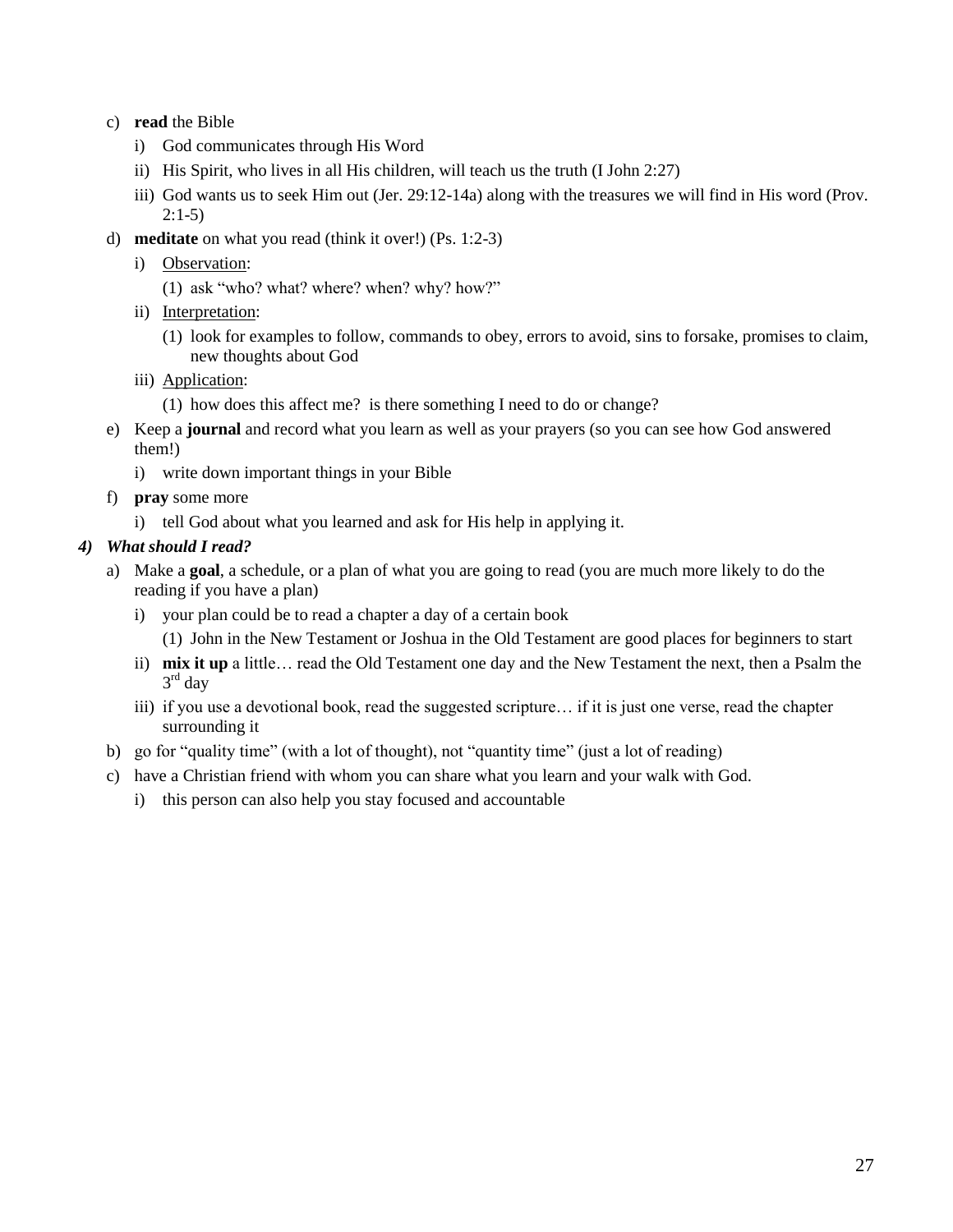## **Appendix b: Follow Up**

By God's grace, we will see Him do wonderful things in the lives of our campers during the week of camper! But the work doesn't stop when the campers leave Cowboy's Rest. For our campers, the real struggle begins when they leave camp and return to the lives they left behind for a week. It is there that they will need encouragements and reminders of what they learned, what they pledged, and what God has done. As a counselor, you can help provide this great need.

Below, you will find some ideas for staying in touch with and encouraging your campers here at camp and long after the summer is over. Use which ever ones are useful for yourself and your campers.

- **Build Relationships at Camp** make the extra effort to get to know your campers. Even when you're tired, hang out with them, start a conversation.
- **One-on-One Time** (for older campers) although this may be informal, it usually helps to have campers sign up for half hour slots during free time just to hang out with you. Get some snacks, take a walk, or find a quiet place to sit. Start out with small talk, but eventually bring the conversation around to the week's teachings and what God is doing in the camper's life. Pray with the camper at the end of your time together.
- **Address Exchange -** on the last day of camp, have the campers exchange addresses and emails with each other and you
- **Write a Note** If you have time, you may be able to write a short note to send home with each of your campers.
- Send a Post Card about a week after you get home, send your campers a short note or postcard, encouraging them and reminding them of the fun as well as the teachings at camp
- **Send Pictures** if you have some copies of pictures from camp, you may want to send a few to each camper.
- **Talk** if you see a camper at church or at the grocery store, make it a point to say "hi" and talk for a while if possible
- Have a "Date" set up some time to spend just with your camper. (There may be a special one or two whom you really feel led to keep in contact with.) Go get a milkshake and talk for a while. It may start casual, but try to bring it around to issues you and the camper discussed at camp. Be sure to pray for the camper before you part.
- **Send a Christmas Card -** send each camper a card as an encouragement and reminder of the fun and learning at camp.
- **Organize a "Camp Reunion"** at the end of the summer, set up a time for all the campers from your group to get together. Have some food, play some games, sing some camp songs, and have a short talk, reminding them of what you learned. Make sure to spend some special time with the campers from your cabin.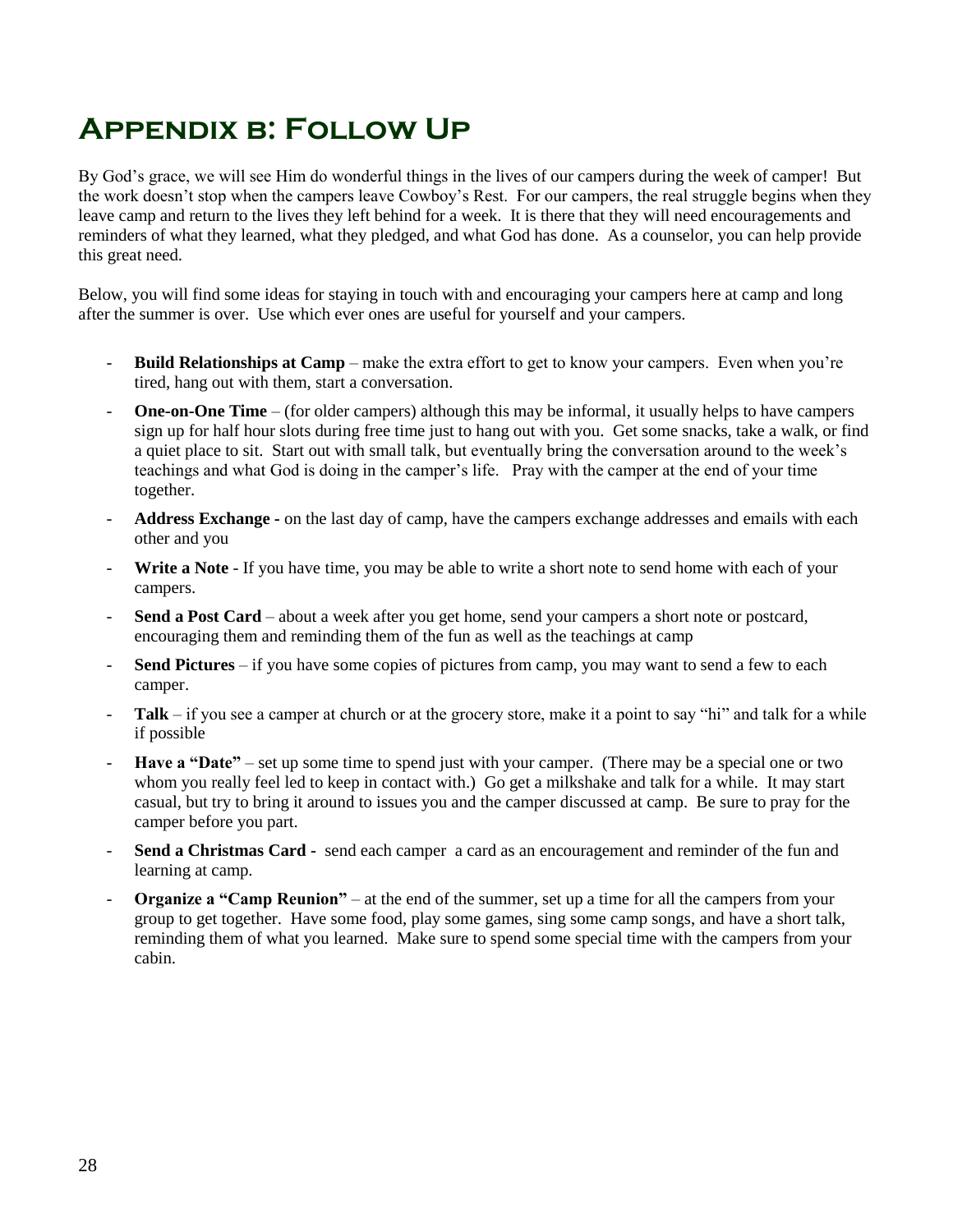## **Appendix C: Ice Breakers**

### *When icebreakers might be useful…*

- a. campers are arriving the first day of camp and are waiting for events to start (if you are off-duty, go find a counselor and help break the ice with his or her cabin group)
- b. you finish up archery and your kids are supposed to go to the obstacle course next, but the obstacle course group hasn't returned
- c. it's free time, and a bunch of jr. high campers are sitting in the pavilion looking bored

Remember that accidents often occur because kids had nothing structured to do and decided to create their own fun. Also keep in mind that you are here to serve the campers and create a fun environment for them, whether you are on duty or not.

## **Icebreaker Game 1– Chat Show**

Great for groups of strangers, and avoids the dreaded pain of introducing yourself.

Get the group to pair off and take turns in being a chat show host and guest. The chat show host has to find out 3 interesting facts about their guest. Switch the roles and repeat.

Bring everyone back to the big group and ask them to present briefly the 3 facts about their guest to the group. Maybe go round the group randomly so people are less aware of their turn coming up next and panicking about it. Watch timing on this one as it has a tendency to go on too long if your group likes to chat too much.

## **Icebreaker Game 2 – Ha Ha**

Teams competing lay down side by side on floor or ground. The first person lays back of hand on next persons stomach and that person lays back of hand on the stomach of the next to him and so on. The first person in line is to laugh one HA. The next person in line is to laugh HA HA (two times). The third person is HA HA HA. And so on. Any person that breaks out into a giggle is out of the game and must get up and the hole is filled in. The last one to giggle, wins.

## **Icebreaker Game 3– Line Up**

Ideal for a quick energy boost and finding out a little more about your group. If you've got a bigger group, split them up into smaller groups and see who completes each task quickest. Have your group ready to form a line in order of....

- Height, from smallest to tallest
- Birth months, from Jan through to December
- Distance they travel to work, from close to far
- Anything else you think up!

To make it more of a challenge, get the group to do this silently, using sign language or other alternative communication.

## **Icebreaker Game 4 – Who am I?**

Pre-make tags with each tag having one famous person on it, mainly divas that everyone would know. These tags will be placed on the back of each guest as they arrive. This is done without them knowing who they are. They are to go around the room asking questions as to who they might be. Questions like "am I a singer?" They can only ask one question and make only one guess as to Who they are with each person that they talk to, then they have to move on to another person. They can come visit previous players once they've visited another player.